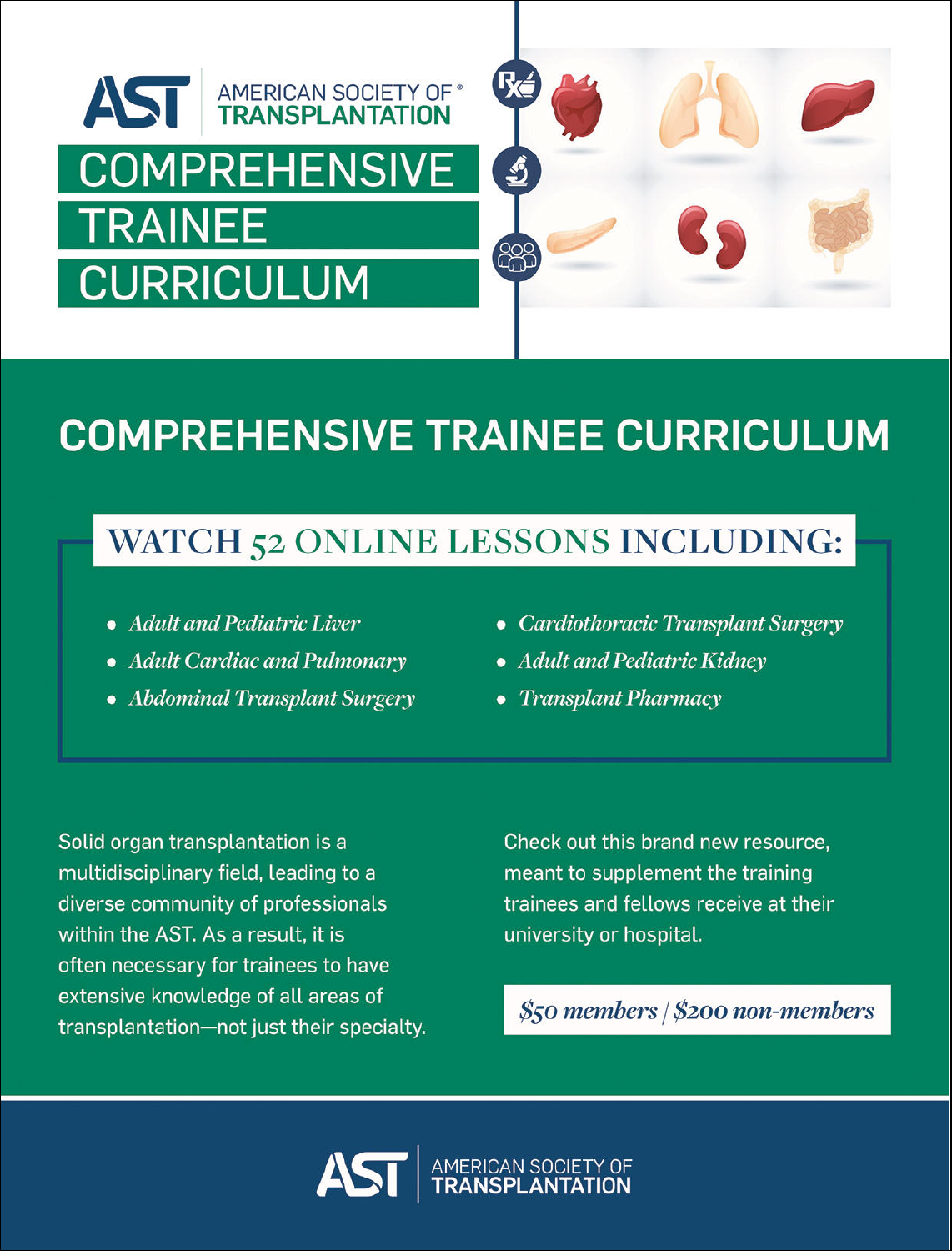doi: 10.1111/ajt.13453

### The Course and Predictors of Health-Related Quality of Life in Living Kidney Donors: A Systematic Review and Meta-Analysis

#### L. Wirken<sup>1,2,</sup>\*, H. van Middendorp<sup>1,2</sup>, C. W. Hooghof $^3$ , M. M. Rovers $^4$ , A. J. Hoitsma $^3$ , L. B. Hilbrands $^3$  and A. W. M. Evers $^{1,2}$

*1 Leiden University, Institute of Psychology, Health, Medical and Neuropsychology Unit, Leiden, The Netherlands*

*<sup>2</sup>Department of Medical Psychology, Radboud university medical center, Nijmegen, The Netherlands*

*<sup>3</sup>Department of Nephrology, Radboud university medical center, Nijmegen, The Netherlands*

*<sup>4</sup>Radboud Institute of Health Sciences, Radboud*

*university medical center, Nijmegen, The Netherlands*

*Corresponding author: Lieke Wirken,*

*l.wirken@fsw.leidenuniv.nl*

A better understanding of the course and risk factors for impaired long-term health-related quality of life (HRQoL; ie, physical, psychological, and social–relational functioning) after kidney donation might help clinicians improve the care of live kidney donors. This systematic review and meta-analysis summarizes prospective studies about the course and predictors of HRQoL in living kidney donors. Studies indicate that shortly after donation, donors have lower HRQoL, with minor to moderate changes in psychological and social–relational functioning and major changes in physical functioning. At 3–12 months after donation, HRQoL returned to baseline or was slightly reduced, particularly for fatigue, but scores were still comparable to general population norms. Results were mainly robust across surgery techniques. A limited number of studies examined risk factors for impaired HRQoL, with low psychological functioning before donation as the most consistent predictor. Based on these results, clinicians can inform potential donors that, on average, kidney donors have high long-term HRQoL; however, donors with low psychological functioning at baseline are those most at risk of impaired long-term HRQoL. Future studies should focus on other potentially relevant predictors of postdonation HRQoL, including donor eligibility criteria and donor–recipient relationships, to optimize screening and interventions for donors at risk.

Abbreviations: BDI, Beck Depression Inventory; BMI, body mass index; CI, confidence interval; EQ-5D, EuroQol 5D; ES, effect size; HADS, Hospital Anxiety and Depression Scale; HALN, hand-assisted transperitoneal laparoscopic donor nephrectomy; HARP, hand-assisted retroperitoneoscopic donor nephrectomy; HRQoL, health-related quality of life; LDN, laparoscopic donor nephrectomy; MFI-20, Multidimensional Fatigue Inventory; MIDN, mini-incision donor nephrectomy; NA, data not available; NS, not significant; ODN, open donor nephrectomy; SAS, Zung Selfrating Anxiety Scale; SCL-90, Symptom Checklist-90; SDS, Zung Self-rating Depression Scale; SF-36, Short Form-36 Health Survey; SF-36 MCS, Short Form-36 mental component summary score; SF-36 PCS, Short Form-36 physical component summary score; SSQ, Social Support Questionnaire; STAI, State-Trait Anxiety Inventory; TERS, Transplant Evaluation Rating Scale; VAS, visual analog scale; WHO QoL-Bref, World Health Organization Quality of Life Brief Questionnaire

Received 17 July 2014, revised 05 July 2015 and accepted for publication 06 July 2015

#### Introduction

The high percentages of living donor kidney transplantations worldwide have prompted research into kidney donors' health-related quality of life (HRQoL), consisting of physical, psychological and social–relational functioning (1). Donors have been found to have high HRQoL before donation (2–4), often better than that of the general population, probably because of the stringent medical screening for kidney donor eligibility. After donation, however, approximately 5%–25% of donors experience problems with physical or psychosocial functioning, such as depressed mood, fatigue or pain (5–7). A previous systematic review of mostly cross-sectional and a few prospective studies concluded that most donors experienced no change or improvement in psychosocial functioning on average at 4 years after donation but that a small group of donors reported adverse psychosocial outcomes (5).

After this previous review, new prospective studies and randomized controlled trials were published addressing the HRQoL of living kidney donors (8–14). Moreover, advances in surgery techniques, such as minimally invasive techniques, and expansion of donor eligibility criteria (eg, acceptance of donors at higher ages, body mass index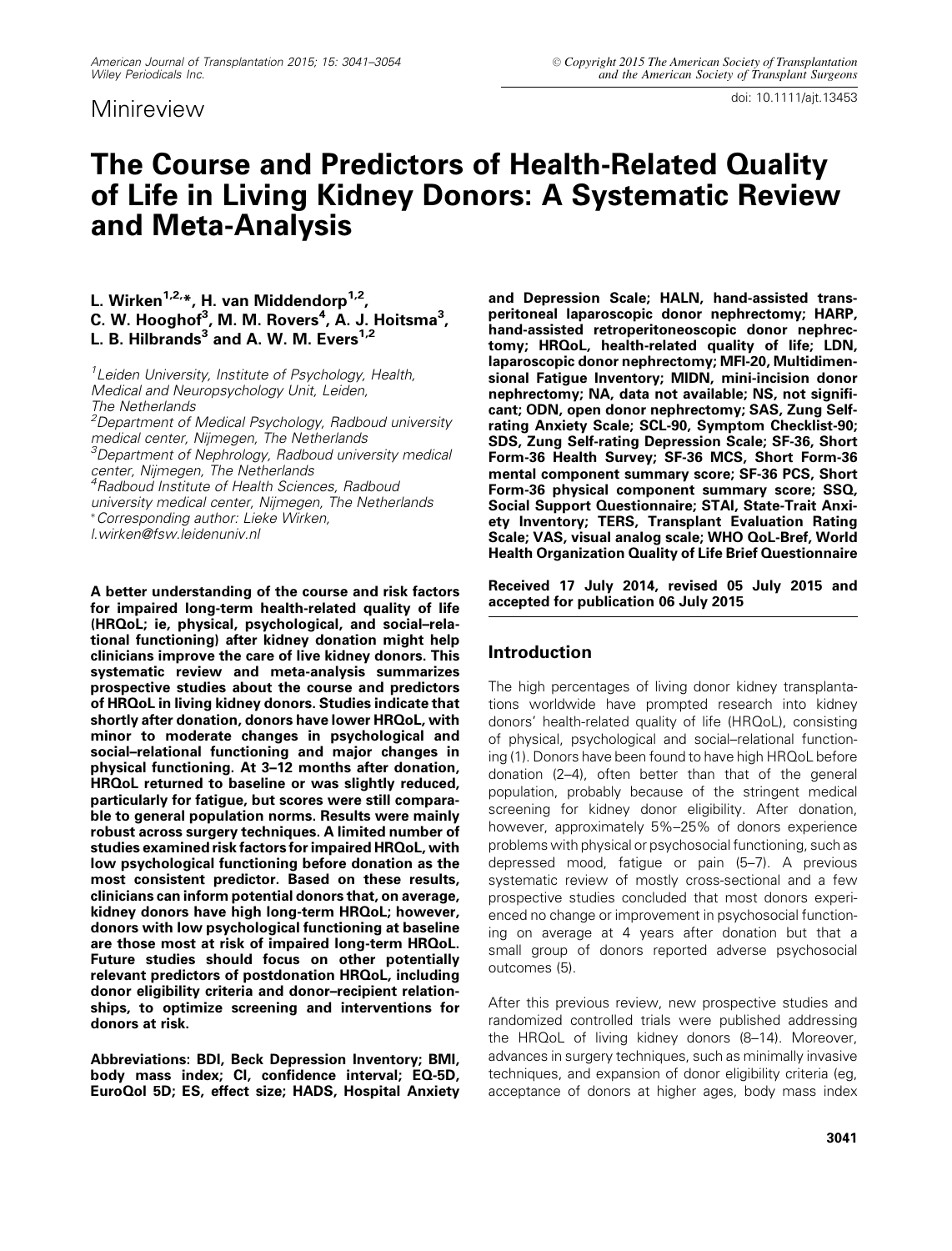[BMI], or blood pressure), may have affected HRQoL (15–17). In addition, because impaired HRQoL after donation has been found, it is relevant to know potential predictors to guide screening and interventions for donors at risk to prevent impaired functioning after donation. Currently, guidelines to select eligible living kidney donors are based mainly on physical and not on psychosocial criteria (2,15,18–22). Consequently, we conducted an updated systematic review and meta-analysis of the current literature (1) on the course of HRQoL of living kidney donors from before to after donation and (2) on predictors of postdonation HRQoL.

#### Methods

#### Literature search strategy and inclusion criteria

PubMed, Embase, Cinahl, and PsycINFO databases from 1990 until February 2014 were systematically searched, using *living kidney donors, psychological factors*, and *quality of life* as keywords. In addition, the reference lists of included studies and review articles were examined for other potentially relevant articles. All prospective studies published in English peer-reviewed journals investigating HRQoL before and after donation and using validated self-report questionnaires were included. Details of the protocol for this systematic review and meta-analysis were registered on PROSPERO [\(http://www.crd.york.ac.uk/PROSPERO/](http://www.crd.york.ac.uk/PROSPERO/display_record.asp?ID=CRD42013006517) [display\\_record.asp?ID=CRD42013006517\)](http://www.crd.york.ac.uk/PROSPERO/display_record.asp?ID=CRD42013006517).

#### HRQoL domains

The questionnaires used to assess different HRQoL domains are reported in Table 1. Physical functioning was assessed as *physical disability*, defined as physical limitations in daily activities due to health; *pain*, defined as the frequency and interference of pain and discomfort in performing daily activities; and *fatigue*, defined as a lack of energy and different fatigue dimensions (physical and mental fatigue, reduced activities and motivation). *Psychological functioning* included feelings of anxiety, nervousness or depression. *Social–relational functioning* concerned limitations of social activities due to health.

#### Data extraction and study quality assessment

The following data were extracted from the included studies: data collection period and country, number of living donors, demographic variables, donor– recipient relationship, surgery techniques, questionnaires, assessment points and HRQoL outcome measures. Short Form-36 Health Survey (SF-36) physical and mental component summary scores were categorized as physical disability and psychological functioning, respectively (11,23). When surgery techniques were not mentioned, study authors were contacted.

For the course analyses, postdonation assessments were classified into three periods: the early postoperative period (months 1–2), short-term functioning (months 3–6), and long-term functioning  $(≥12$  months).

Two authors (L.W. and H.v.M.) independently assessed the risk of bias of included studies using the Cochrane risk of bias criteria (24). Potential differences were discussed until consensus was reached. Two domains were scored: (1) attrition bias, based on incomplete outcome data (low risk: donors with and without missing data were compared on outcomes; high risk: no reasons for dropout mentioned or data missing potentially related to outcomes; unclear risk: insufficient information) and (2) other potential sources of bias, namely, range of postdonation assessment period (low risk: standardized timing; high risk: very broad standard deviation of timing; unclear risk: broad variation of timing but within one period) and the use of validated questionnaires (low risk: validated questionnaires; high risk: no validated questionnaires; unclear risk: potentially biased assessment). Initially, studies with either a high or low risk of bias (study quality) were all included to assess the course of HRQoL. Subsequently, sensitivity analyses were used to explore the robustness of the main findings using high- and low-quality studies separately.

#### Data synthesis and analyses

The generic inverse variance analysis methodology for meta-analysis of within-subject designs was applied to analyze HRQoL changes from predonation to the three postdonation assessment periods, using standardized mean differences (SMDs or Hedges' g) and standard errors or standard deviations of the SMDs to calculate effect sizes (ESs). An ES of 0.2 represented a small effect, 0.5 represented a medium effect, and 0.8 represented a large effect (25). If data to calculate ESs were not reported, study authors were contacted; some studies had to be excluded because of authors' nonresponse (18,26) or data not being provided (4,27). Because of repeated assessments within donors, an average correlation of  $r = 0.5$  was imputed between pre- and postdonation HRQoL. Because correlations were generally not reported, correlation coefficients of 0.1 and 0.9 were also examined to explore the robustness of the effects. All HRQoL scores were scaled in the direction of negative SMDs representing a decline of HRQoL over time. In case of between-study heterogeneity ( $l^2$ ) <70%, fixed-effects models were used; otherwise, random-effects models were used (28). Analyses were conducted using Review Manager version 5.3 (29). To frame the results, the clinical significance of the pre- to postdonation assessment changes was examined by comparing change scores with clinical relevance norms of the psychometric instruments applied in the included studies. The SF-36, for example, was the most used instrument to assess HRQoL, with manuals reporting a 5-point difference as clinically relevant (30–34).

To explore the impact of surgery techniques on HRQoL course, they were categorized as *laparoscopic donor nephrectomy* (LDN; standard laparoscopic and hand-assisted laparoscopic donor nephrectomy [HALN]), *miniincision donor nephrectomy* (MIDN; incisions <15 cm), and *open donor nephrectomy* (ODN; with or without rib resection). When data were reported on two surgery techniques within one category (eg, HALN and LDN), the data of the overall most frequently used technique was included for metaanalysis, after which it was explored whether results changed when the other technique was included. If multiple questionnaires within one HRQoL domain were assessed, the overall most frequently used questionnaire across all studies was initially included in the meta-analysis. Subsequently, sensitivity analyses were conducted to test the robustness of the main findings when using the other questionnaires.

#### **Results**

#### Literature search

Our search yielded 2845 publications, of which 57 full-text articles were reviewed for eligibility; 23 were excluded (Figure 1). The 34 remaining studies had at least one assessment before and after donation: 25 (74%) on HRQoL course, five (15%) on predictors, and four (12%) on course and predictors.

Table 2 describes characteristics of the 34 included studies, which were published between 2002 and 2014. In total, 3201 living kidney donors participated in the included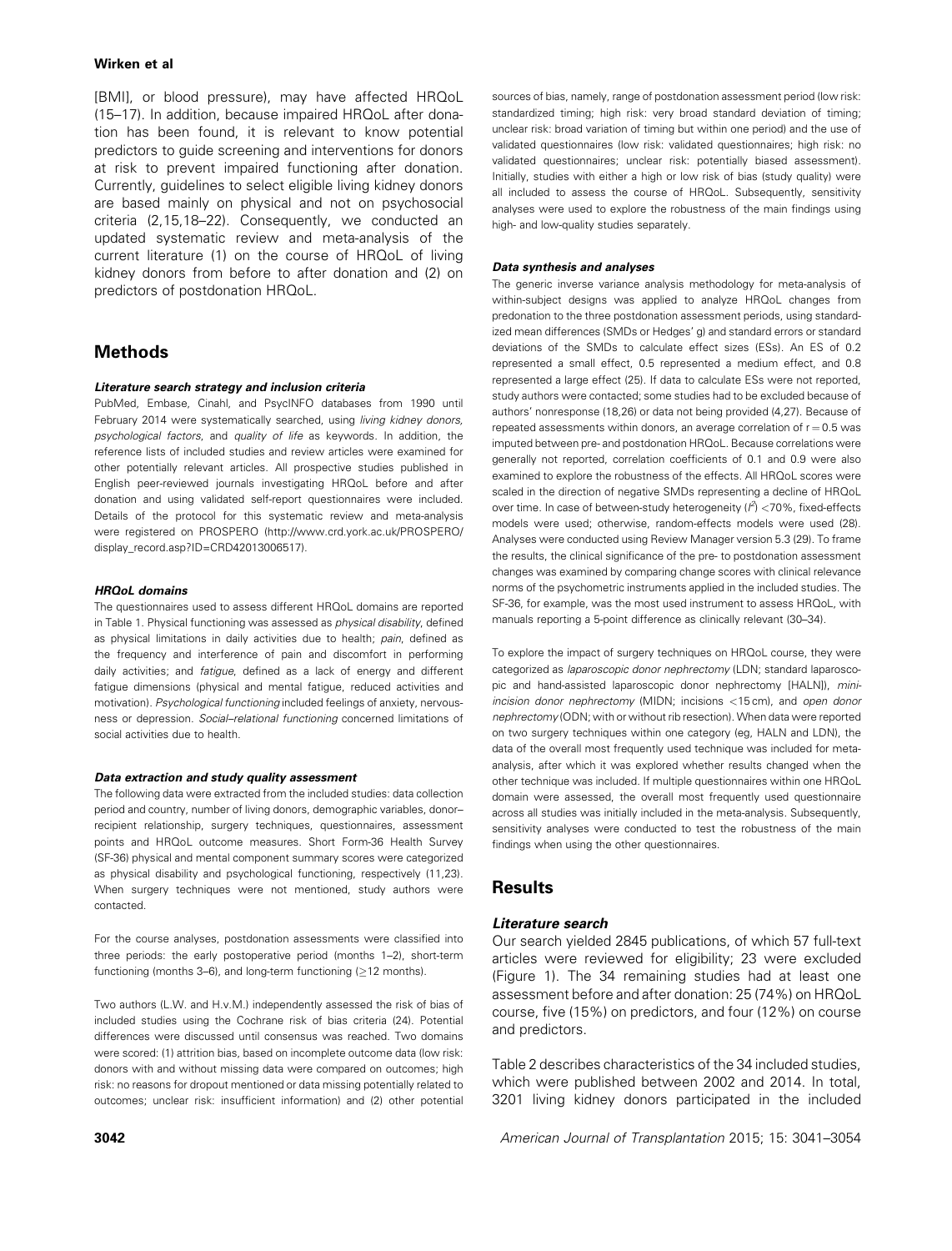#### Health-Related Quality of Life in Kidney Donors

Table 1: Questionnaires and timing of predonation and postdonation health-related quality of life (HRQoL) assessments of the studies assessing the course of HRQoL

| Study (year)                   | HRQoL questionnaires        | Timing of predonation<br>HRQoL assessment<br>(time to donation) | Timing of postdonation<br>HRQoL assessments<br>(time after donation) |
|--------------------------------|-----------------------------|-----------------------------------------------------------------|----------------------------------------------------------------------|
|                                |                             |                                                                 |                                                                      |
| Aguiar et al (2007) (50)       | SF-36                       | <b>NA</b>                                                       | 1 and 3 mo                                                           |
| Andersen et al (2007) (9)      | <b>SF-36</b>                | $1-2$ days                                                      | 1 and 12 mo                                                          |
| Bahler et al (2013) (52)       | SF-36                       | <b>NA</b>                                                       | 1, 4, and 7 mo                                                       |
| Bergman et al (2005) (47)      | <b>SF-36</b>                | <b>NA</b>                                                       | 4 weeks ( $M = 29$ days)                                             |
| Chien et al (2010) (56)        | SF-36                       | $92.9 \pm 5.0$ days                                             | 3 mo $(80.4 \pm 16.6$ days)                                          |
| Dols et al (2010) (10)         | SF-36                       | <b>NA</b>                                                       | 6 years (range 1-8)                                                  |
|                                | <b>MFI-20</b>               |                                                                 |                                                                      |
| Dols et al (2014) (14)         | <b>SF-36</b>                | <b>NA</b>                                                       | 1, $31$ 6 <sup>1</sup> and 12 mo                                     |
| Frade et al (2008) (59)        | SF-36                       | <b>NA</b>                                                       | $18.8 \pm 12.8$ mo                                                   |
|                                | SAS                         |                                                                 |                                                                      |
|                                | SDS                         |                                                                 |                                                                      |
| Garcia et al (2013) (23)       | SF-36                       | $20 \pm 27$ days                                                | 3 mo (126 $\pm$ 89 days) and<br>12 mo $(445 \pm 164$ days)           |
| Guleria et al (2011) (57)      | WHO QoL-Bref<br><b>HADS</b> | 2 weeks                                                         | 6 mo                                                                 |
| Klop et al (2013a) (4)         | SF-36                       | <b>NA</b>                                                       | 1, 3, 6, and 12 $mo1$                                                |
| Klop et al (2013b) (53)        | SF-36                       | 1 day                                                           | 1 and 12 mo                                                          |
| Kok et al (2006a) (27)         | SF-36                       | 1 day                                                           | 1, 3, 6, and 12 mo                                                   |
|                                | <b>MFI-20</b>               |                                                                 |                                                                      |
| Kok et al (2006b) (49)         | <b>SF-36</b>                | 1 day                                                           | 1, 3, 6, and 12 $mo1$                                                |
|                                | <b>MFI-20</b>               |                                                                 |                                                                      |
|                                | EQ-5D                       |                                                                 |                                                                      |
| Kroencke et al (2012) (3)      | <b>SF-36</b>                | $126 \pm 112$ days                                              | 3 mo $(96 \pm 22$ days) and                                          |
|                                | <b>HADS</b>                 |                                                                 | 12 mo $(381 \pm 31$ days)                                            |
| Kurien et al (2011) (11)       | <b>SF-36</b>                | 1 mo                                                            | 6 <sub>mo</sub>                                                      |
| Lopes et al (2011) (18)        | SAS                         | <b>NA</b>                                                       | $\geq$ 12 mo <sup>1</sup>                                            |
|                                | <b>SDS</b>                  |                                                                 |                                                                      |
| Lopes et al (2013) (46)        | SF-36                       | <b>NA</b>                                                       | $>12$ mo                                                             |
| Lumsdaine et al (2005) (48)    | WHO QoL-Bref                | <b>NA</b>                                                       | 6 weeks and 12 mo                                                    |
| Massey et al (2010) (61)       | SCL-90                      | <b>NA</b>                                                       | 2.3 years (3-97 mo)                                                  |
| Minnee et al (2008) (51)       | SF-36                       | <b>NA</b>                                                       | SF-36: 1, 3, 6, and 12 mo                                            |
|                                | <b>MFI-20</b>               |                                                                 |                                                                      |
|                                | VAS Pain                    |                                                                 | MFI-20: 1, 3, 6, and 12 mo                                           |
|                                |                             |                                                                 | VAS pain: 28 days                                                    |
| Minz et al (2005) (60)         | <b>BDI</b>                  | <b>NA</b>                                                       | 3 mo                                                                 |
|                                | <b>STAI</b>                 |                                                                 |                                                                      |
|                                | SSQ                         |                                                                 |                                                                      |
| Nicholson et al (2011) (12)    | SF-36                       | 1 day                                                           | 6 weeks                                                              |
| Smith et al (2003) (54)        | <b>SF-36</b>                | <b>NA</b>                                                       | 4 mo                                                                 |
| Smith et al (2004) (2)         | SF-36                       | <b>NA</b>                                                       | 4 and 12 mo                                                          |
| Timmerman et al (2013) (62)    | SCL-90                      | 9 mo (range 2-13)                                               | 19 mo (range 3-36)                                                   |
| Vemuru Reddy et al (2011) (58) | WHO QoL-Bref                | 2 weeks                                                         | 6 <sub>mo</sub>                                                      |
| Virzi et al (2007) (55)        | SF-36                       | 1 mo                                                            | 4 <sub>mo</sub>                                                      |
| Walton-Moss et al (2007) (26)  | SF-36                       | <b>NA</b>                                                       | 6 and 12 $mo1$                                                       |

BDI, Beck Depression Inventory (35); EQ-5D, EuroQol 5D (36); HADS, Hospital Anxiety and Depression Scale (37); MFI-20, Multidimensional Fatigue Inventory (38); NA, data not available; SAS, Zung Self-rating Anxiety Scale (39); SCL-90, Symptom Checklist-90 (40); SDS, Zung Selfrating Depression Scale (41); SF-36, Short Form-36 Health Survey (32); SSQ, Social Support Questionnaire (42); STAI, State-Trait Anxiety Inventory (43); VAS, visual analog scale (44); WHO QoL-Bref, World Health Organization quality of life brief questionnaire (45). <sup>1</sup>Data not available for meta-analysis.

studies, with sample sizes varying from 14 to 501 (median sample size:  $n = 97$ ). Two studies assessed the same cohort of donors (18,46). Donors had a median age of 47.4 years (range 18–94 years), and an average of 60% of donors were female (range 43%–100%). The largest percentage of studies was conducted in the Netherlands (29%), followed by the United States (15%) and India (12%). Response rates at the first assessment varied between 37% and 100%, and dropout rates at the follow-up assessment varied between 0% and 81%.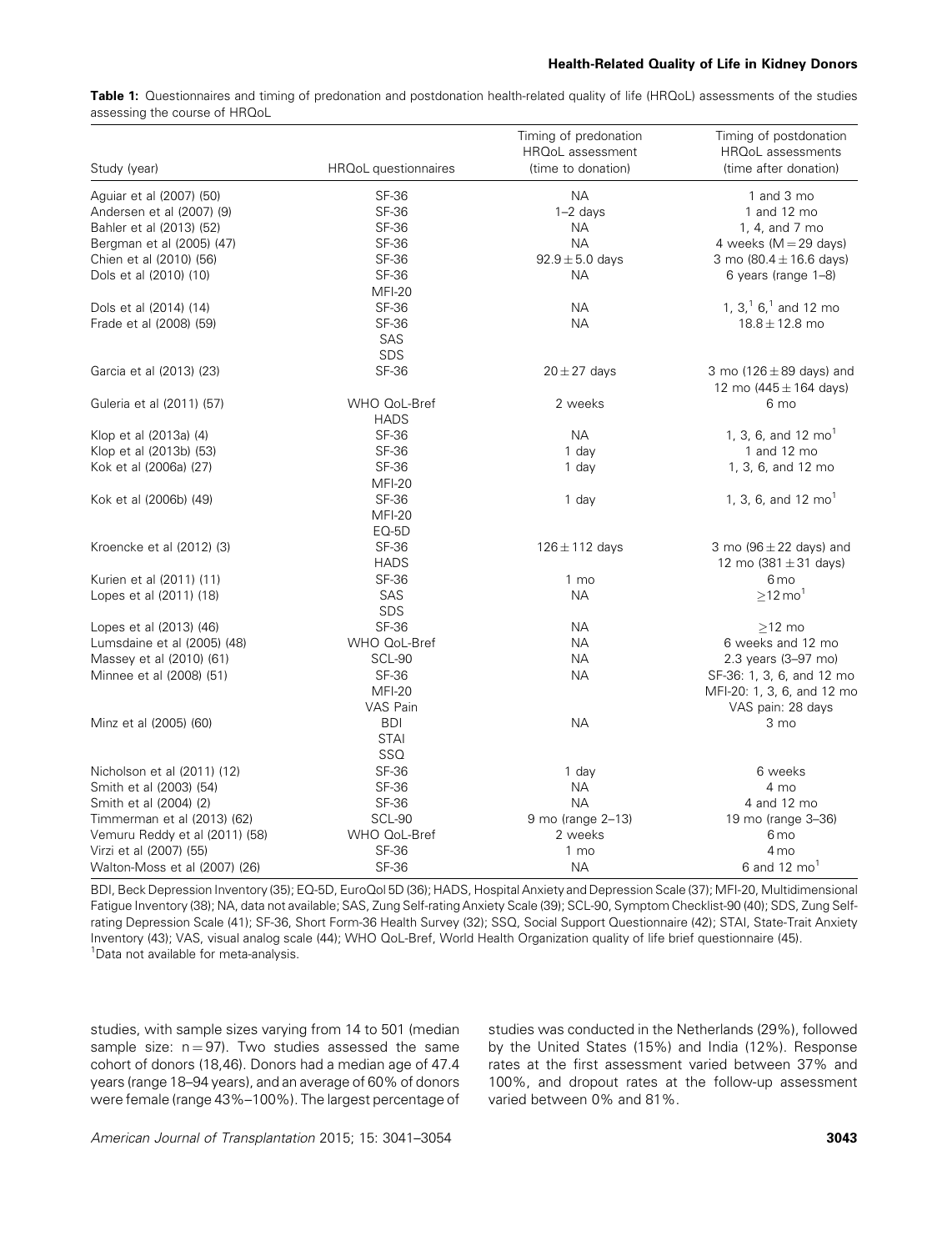

#### Figure 1: Flow chart.

#### Study quality assessment

The response rates of the included studies were generally high, with a mean response rate across all studies of 89%. The mean of percentage of dropouts on the last assessment point was 20%. The attrition bias was low in 47% of studies, unclear in 38% of studies, and high in 15% of studies. Other sources of bias (ie, range of postdonation assessment period and the use of validated questionnaires) were low in 70% of studies, unclear in 9% of studies, and high in 21% of studies (Figures S1 and S2).

#### Study results

Course of HRQoL: The timing of predonation HRQoL assessments was not specified in 16 studies (55%) and varied between 1 day and 9 months before donation in the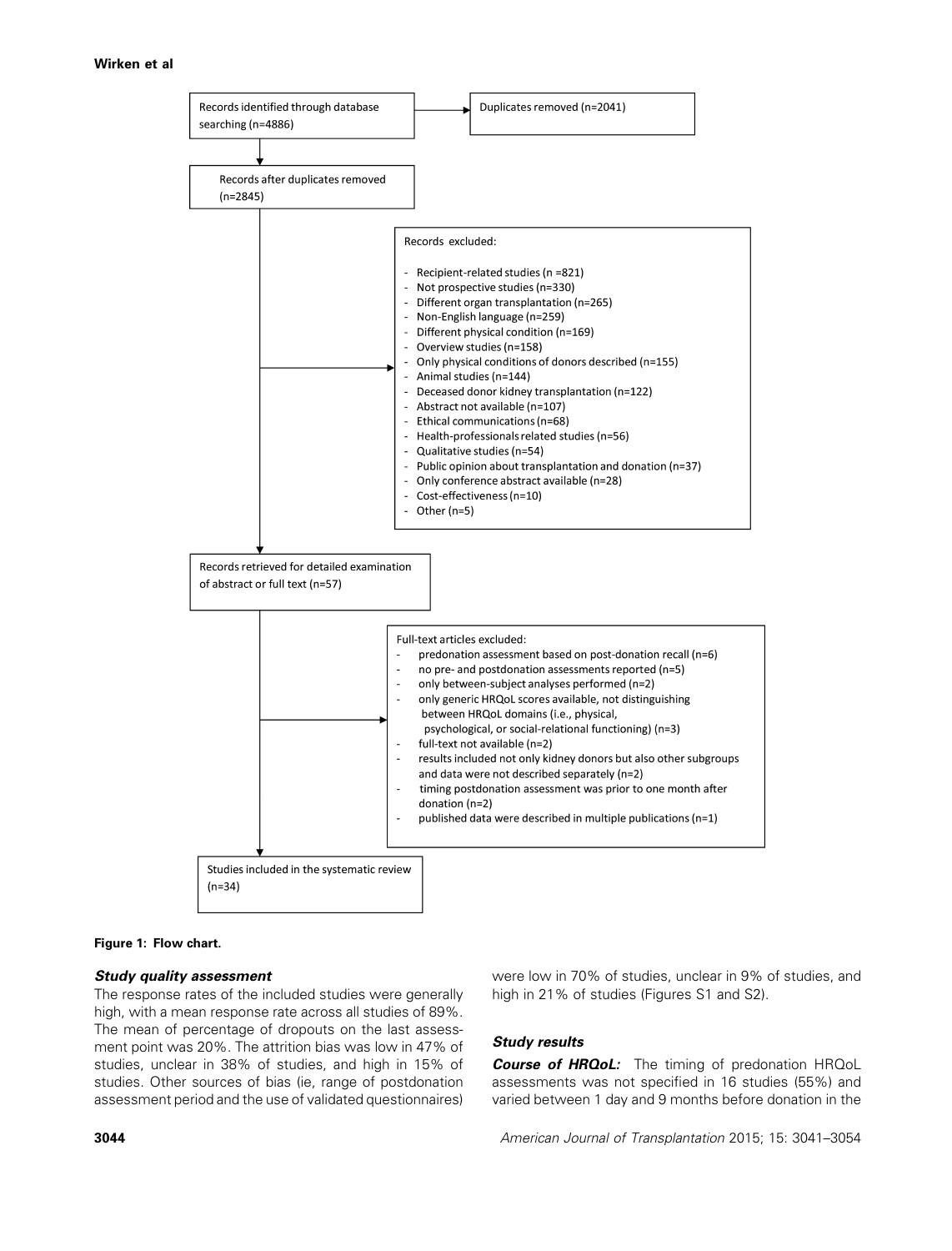| Study (year)                | Study<br>purpose | Course data<br>available for<br>meta-analysis | Country              | No. of<br>donors | Year data<br>collection | Female<br>sex | Donor age (range)                                                      | Surgery technique                   | Donor type                     | Multicenter    | Response<br>rate | Dropout<br>last<br>assessment |
|-----------------------------|------------------|-----------------------------------------------|----------------------|------------------|-------------------------|---------------|------------------------------------------------------------------------|-------------------------------------|--------------------------------|----------------|------------------|-------------------------------|
| Aquiar et al (2007) (50)    | $\overline{1}$   | Yes                                           | Brazil               | 60               | 2003                    | 68%           | $41.6 \pm 8.9$                                                         | MIDN: 100%                          | Related: 92%<br>Unrelated: 8%  | <b>No</b>      | <b>NA</b>        | 10%                           |
| Andersen et al (2007) (9)   | $\mathbf{1}$     | Yes                                           | Norway               | 122              | 2001-2004               | 55%           | 45.5                                                                   | ODN: 48%<br>LDN: 52%                | Related: 80%<br>Unrelated: 20% | <b>No</b>      | 51%              | 21%                           |
| Bahler et al (2013) (52)    | $1 + 2$          | Yes                                           | <b>United States</b> | 101              | 2006-2010               | 56%           | 38 (19-62)                                                             | LDN: 100%                           | Related: 76%<br>Unrelated: 24% | No             | <b>NA</b>        | 76%                           |
| Bergman et al (2005) (47)   | $\overline{1}$   | Yes                                           | Canada               | 35               | 2001-2004               | 57%           | 40 (31-49)                                                             | LDN: 100%                           | <b>NA</b>                      | <b>No</b>      | 97%              | 8%                            |
| Chien et al (2010) (56)     | $1 + 2$          | Yes                                           | Taiwan               | 14               | 2005-2008               | 50%           | 45.3 (28-62)                                                           | LDN: 100%                           | Related: 100%                  | <b>No</b>      | <b>NA</b>        | 26%                           |
| Dols et al (2010) (10)      | $\overline{1}$   | Yes                                           | The Netherlands      | 100              | 2001-2004               | 47%           | 52.5                                                                   | MIDN: 50% LDN: 50%                  | Related: 74%<br>Unrelated: 26% | Yes            | 88%              | 11%                           |
| Dols et al (2014) (14)      | 1                | Yes                                           | The Netherlands      | 190              | 2008-2010               | 52%           | 52.6                                                                   | LDN: 50% HARP: 50%                  | <b>NA</b>                      | Yes            | 91%              | 14%                           |
| Frade et al (2008) (59)     | $\mathbf{1}$     | Yes                                           | Portugal             | 32               | <b>NA</b>               | 53%           | $41(21-64)$                                                            | MIDN: 100%                          | Related: 100%                  | No             | <b>NA</b>        | <b>NA</b>                     |
| Fukunishi et al (2002) (65) | $\overline{2}$   | $\overline{\phantom{a}}$                      | Japan                | 65               | <b>NA</b>               | 54%           | 53.1 (31-64)                                                           | <b>NA</b>                           | <b>NA</b>                      | No             | <b>NA</b>        | <b>NA</b>                     |
| Garcia et al (2013) (23)    | $\mathbf{1}$     | Yes                                           | Brazil               | 50               | 2007-2009               | 62%           | 41 (25-68)                                                             | MIDN: 100%                          | Related: 92%<br>Unrelated: 8%  | N <sub>o</sub> | 100%             | 0%                            |
| Glotzer et al (2013) (64)   | $\overline{c}$   | $\equiv$                                      | <b>United States</b> | 83               | 2000-2010               | 69%           | 42.8 (18-60)                                                           | <b>NA</b>                           | <b>NA</b>                      | No             | 37%              | 0%                            |
| De Groot et al (2012) (21)  | $\overline{2}$   | ÷                                             | The Netherlands      | 316              | 1997-2009               | 65%           | 52.6 (25-77)                                                           | ODN: 0.3%<br>MIDN: 96.7%<br>LDN: 3% | Related: 54%<br>Unrelated: 46% | <b>No</b>      | 74%              | 0%                            |
| Gross et al (2013) (63)     | 2                | $\equiv$                                      | <b>United States</b> | 233              | 1963-2005               | 61%           | 58 (24-94)                                                             | ODN: 66%<br>LDN: 33% Unknown: 1%    | Related: 78%<br>Unrelated: 22% | Yes            | 73%              | 0%                            |
| Guleria et al (2011) (57)   | $\mathbf{1}$     | Yes                                           | India                | 73               | <b>NA</b>               | 100%          | $42.6 \pm 10.5$                                                        | MIDN: 84%.<br>LDN: 16%              | Related: 100%                  | No             | 100%             | <b>NA</b>                     |
| Klop et al (2013a) (4)      | $\mathbf{1}$     | <b>No</b>                                     | The Netherlands      | 501              | 2001-2010               | 54%           | <40: 20%; 40-60: 53%;<br>60-70: 21%; 70< 6%                            | MIDN: 24%, LDN: 57%, HARP:19%       | Related: 55%<br>Unrelated: 45% | Yes            | <b>NA</b>        | 16%                           |
| Klop et al (2013b) (53)     | $\mathbf{1}$     | Yes                                           | The Netherlands      | 40               | 2011-2012               | 58%           | 48.0 (21-77)                                                           | LDN: 50% HARP: 50%                  | <b>NA</b>                      | No             | 98%              | 37%                           |
| Kok et al (2006a) (27)      | $\mathbf{1}$     | Yes                                           | The Netherlands      | 100              | 2001-2004               | 47%           | 48.8                                                                   | MIDN: 50%<br>LDN: 50%               | Related: 74%<br>Unrelated: 26% | Yes            | 88%              | 11%                           |
| Kok et al (2006b) (49)      | $\mathbf{1}$     | <b>No</b>                                     | The Netherlands      | 100              | 2001-2005               | 61%           | 52.1 (20-90)                                                           | MIDN: 45% LDN: 55%                  | Related: 52%<br>Unrelated: 48% | <b>No</b>      | 80%              | 11%                           |
| Kroencke et al (2012) (3)   | $\overline{1}$   | Yes                                           | Germany              | 79               | 2005-2009               | 61%           | $53.6 \pm 11.3$                                                        | ODN: 37%, MIDN: 52%, LDN: 11%       | Related: 59%<br>Unrelated: 41% | No.            | 93%              | 25%                           |
| Kurien et al (2011) (11)    | $\mathbf{1}$     | Yes                                           | India                | 50               | 2009-2010               | 70%           | 45.8                                                                   | LDN: 50% LESS: 50%                  | <b>NA</b>                      | <b>No</b>      | <b>NA</b>        | <b>NA</b>                     |
| Lopes et al (2011) (18)     | $\mathbf{1}$     | <b>No</b>                                     | Portugal             | 45               | 2002-2008               | 58%           | 41.2 (20-60)                                                           | MIDN: 100%                          | Related: 100%                  | <b>No</b>      | 100%             | 60%                           |
| Lopes et al (2013) (46)     | $\overline{1}$   | Yes                                           | Portugal             | 45               | 2002-2008               | 58%           | 41.2 (20-60)                                                           | MIDN: 100%                          | Related: 100%                  | <b>No</b>      | 100%             | 60%                           |
| Lumsdaine et al (2005) (48) | $\mathbf{1}$     | Yes                                           | United Kingdom       | 40               | 2000-2004               | 63%           | 49 (24-71)                                                             | ODN:100%                            | Related: 65%<br>Unrelated: 35% | Yes            | 95%              | 23%                           |
| Massey et al (2010) (61)    | $1 + 2$          | Yes                                           | The Netherlands      | 24               | 2000-2008               | 54%           | 58.5 (33-84)                                                           | LDN: 100%                           | Unrelated: 100%                | <b>No</b>      | 96%              | <b>NA</b>                     |
| Minnee et al (2008) (51)    | $\overline{1}$   | Yes                                           | The Netherlands      | 105              | 2002-2006               | 58%           | <35: 12%; 35-44: 26%;<br>45-54: 29%; 55-64: 26%;<br>65-74: 6%; >74: 1% | HALN: 100%                          | Related: 62%<br>Unrelated: 38% | No             | 100%             | 2%                            |
| Minz et al (2005) (60)      | $\overline{1}$   | Yes                                           | India                | 75               | 2003                    | 72%           | $42.8 \pm 11.6$                                                        | <b>NA</b>                           | Related: 75%<br>Unrelated: 25% | No             | <b>NA</b>        | <b>NA</b>                     |
| Nicholson et al (2011) (12) | $\overline{1}$   | Yes                                           | United Kingdom       | 84               | 2000-2004               | 60%           | 46.3                                                                   | MIDN: 33% LDN: 67%                  | <b>NA</b>                      | No             | 89%              | <b>NA</b>                     |
| Rodrigue et al (2013) (66)  | $\overline{2}$   | $\equiv$                                      | <b>United States</b> | 133              | 2002-2012               | 57%           | $43.1 \pm 11.2$                                                        | LDN: 100%                           | Related: 54%<br>Unrelated: 46% | Yes            | 92%              | 16%                           |
| Smith et al (2003) (54)     | $\overline{1}$   | Yes                                           | Australia            | 48               | 1997-2001               | 52%           | 48 (26-72)                                                             | ODN: 100%                           | Related: 61%<br>Unrelated: 39% | <b>No</b>      | 98%              | 8%                            |

**Table 2:** Characteristics of studies included in the systematic review and meta-analysis for both course and prediction of health-related quality of life

(*Continued*)

Health-Related Quality of Life in Kidney Donors

**Health-Related Quality of Life in Kidney Donors** 

3045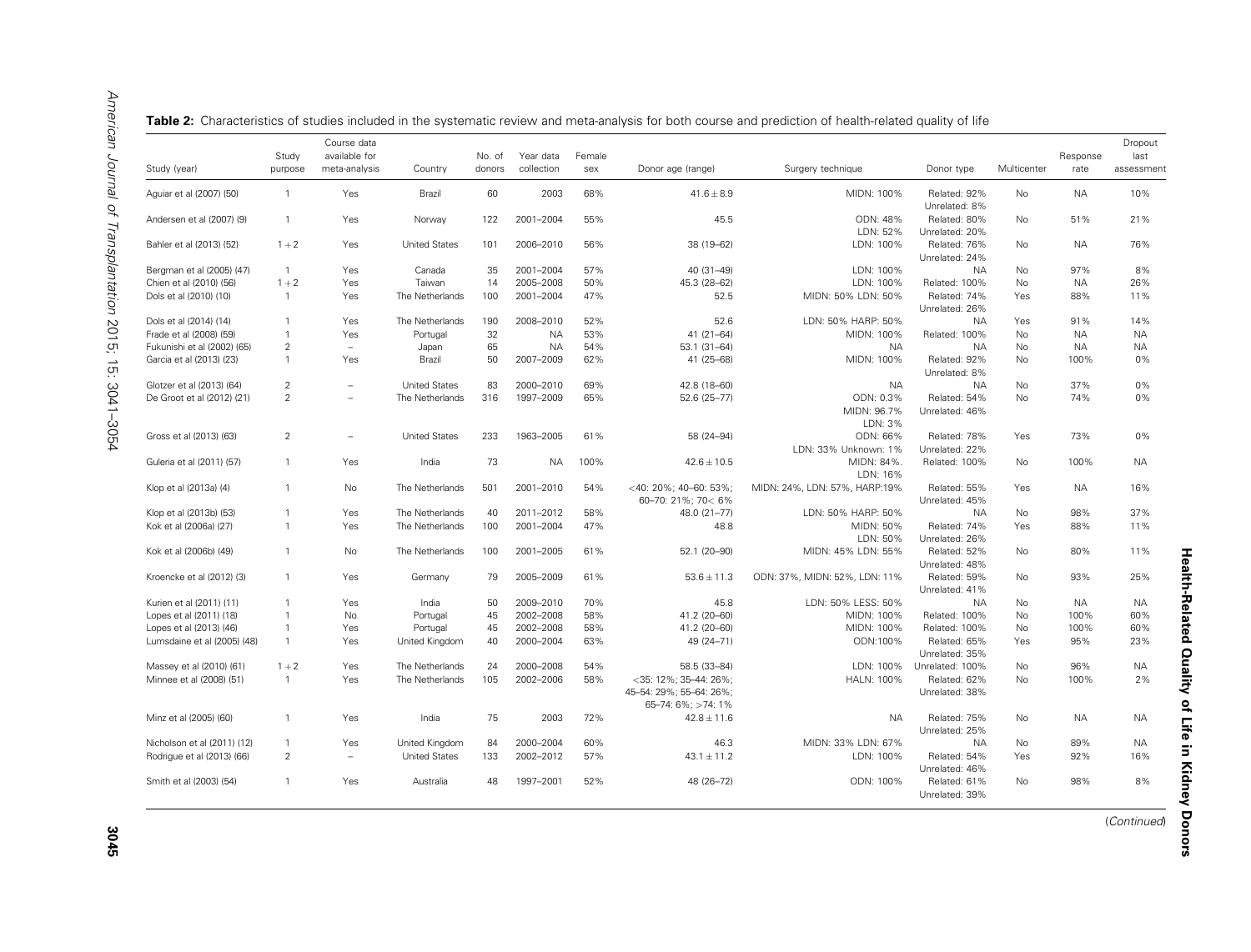|                                  | Study   | Course data<br>available for |                      |                | No. of Year data Female |     |                   |                    |                           |               | Response | Dropout<br>last |
|----------------------------------|---------|------------------------------|----------------------|----------------|-------------------------|-----|-------------------|--------------------|---------------------------|---------------|----------|-----------------|
| Study (year)                     | purpose | meta-analysis                | Country              | donors         | collection              | sex | Donor age (range) | Surgery technique  | Donor type                | Multicenter   | rate     | assessment      |
| Smith et al (2004) (2)           | $1 + 2$ | Ýes                          | Australia            | $\frac{8}{4}$  | 1998-2002               | 54% | 48.7 (26-72)      | ODN: 85% LDN 15%   | ≸                         | $\frac{1}{2}$ | 94%      | 6%              |
| $i$ mmerman et al (2013) (62)    |         | Yes                          | The Netherlands      | 49             | 2000-2011               | 43% | 59 (31-84)        |                    | LDN: 100% Unrelated: 100% | $\frac{1}{2}$ | 99%      | 29%             |
| Vemuru Reddy et al               |         | Yes                          | India                | $\frac{66}{5}$ |                         | 73% | 43.2 (22-65)      | MIDN: 86% LDN: 14% | Related:76%               | $\frac{1}{2}$ | 94%      | 6%              |
| $(2011)$ $(58)$                  |         |                              |                      |                |                         |     |                   |                    | Jnrelated: 24%            |               |          |                 |
| Virzi et al (2007) (55)          |         | Yes                          | ltalv                | $\frac{8}{4}$  | 2002-2004               | 79% | 54.2 (33-81)      | ODN: 100%          | Related: 75%              | $\frac{1}{2}$ | ≸        | ≸               |
|                                  |         |                              |                      |                |                         |     |                   |                    | Jnrelated: 25%            |               |          |                 |
| Walton-Moss et al<br>(2007) (26) |         | $\frac{1}{2}$                | <b>Jnited States</b> | 52             | ≸                       | 67% | $41.5 \pm 11.8$   | LDN: 100%          | Related: 100%             | $\frac{1}{2}$ | 100%     | 81%             |

incision donor nephrectomy; NA, data not available; ODN, open donor nephrectomy.

incision donor nephrectomy; NA, data not available; ODN, open donor nephrectomy

other studies. The timing of postdonation assessments varied between 1 month and 6 years after donation (Table 1).

Table 3 summarizes the meta-analytical findings on the course of the physical, psychological and social–relational HRQoL domains.

#### Physical functioning

**Physical disability:** During the first 2 months after donation, physical disability was higher than at baseline, with a large ES ( 1.03 [95% confidence interval (CI)  $-1.12$  to  $-0.93$ ])  $(9,12,14,47-53)$ . At 3-6 months after donation, physical disability was comparable to baseline (small ES 0.16 [95% CI 0.39 to 0.07]) (2,3,11,23,49–52,54–58); however, long-term physical disability was higher again (small ES  $-0.12$  [95% CI  $-0.20$  to 0.05]) (2,3,9,10,14,23,46,48,49,51,53,59) (see forest plot in Figure S3). Clinically significant changes between preand postdonation assessments were found during the early postoperative recovery period in all studies but in only 17% of studies long term. Long-term physical disability was comparable to general population norms.

**Pain:** During all postdonation periods, higher pain levels were found than at baseline, with a large ES during the first two postdonation months, and small ESs at the other assessments (ES range:  $-1.05$  to  $-0.10$ [95% CI range ( 1.31 to 0.80) to ( 0.18 to 0.02)]) (2,3,9,10,12,14,46,47,49–53,55,56,59) (Figure S4). Clinically significant changes between pre- and postdonation assessments were found in the early postoperative recovery period in all studies but in only 20% of studies long term. Pain levels long term were comparable to general population norms.

**Fatigue:** During the first 2 months after donation, higher fatigue levels were found than at baseline, with a large ES ( 0.93 [95% CI 1.03 to 0.83]) (9,12,14,47,49–53). At 3–6 months after donation, fatigue was comparable to baseline ( 0.22 [95% CI 0.49 to 0.05]) (3,49–52,55,56); however, long-term fatiguewas higher again(small ES 0.26  $[95\% \text{ Cl } -0.35 \text{ to } -0.18]$   $(2,3,9,10,14,46,49,51,53,59)$ (Figure S5). Clinically significant changes between pre- and postdonation assessments were found in the early postoperative recovery period in all studies and in 50% of studies long term after donation; however, long-term fatigue levels were also comparable to general population norms.

#### Psychological functioning

During the first 2 months after donation, psychological functioning was reduced in comparison to that before donation (small ES  $-0.22$  [95% CI  $-0.38$  to  $-0.06$ ]) (9,12,14,47–53). At 3–6 months after donation, psychological functioning was comparable to baseline (ES 0.18 [95% CI 0.10 to 0.47]) (2,3,11,23,49–52,54–58,60).

3046 *American Journal of Transplantation* 2015; 15: 3041–3054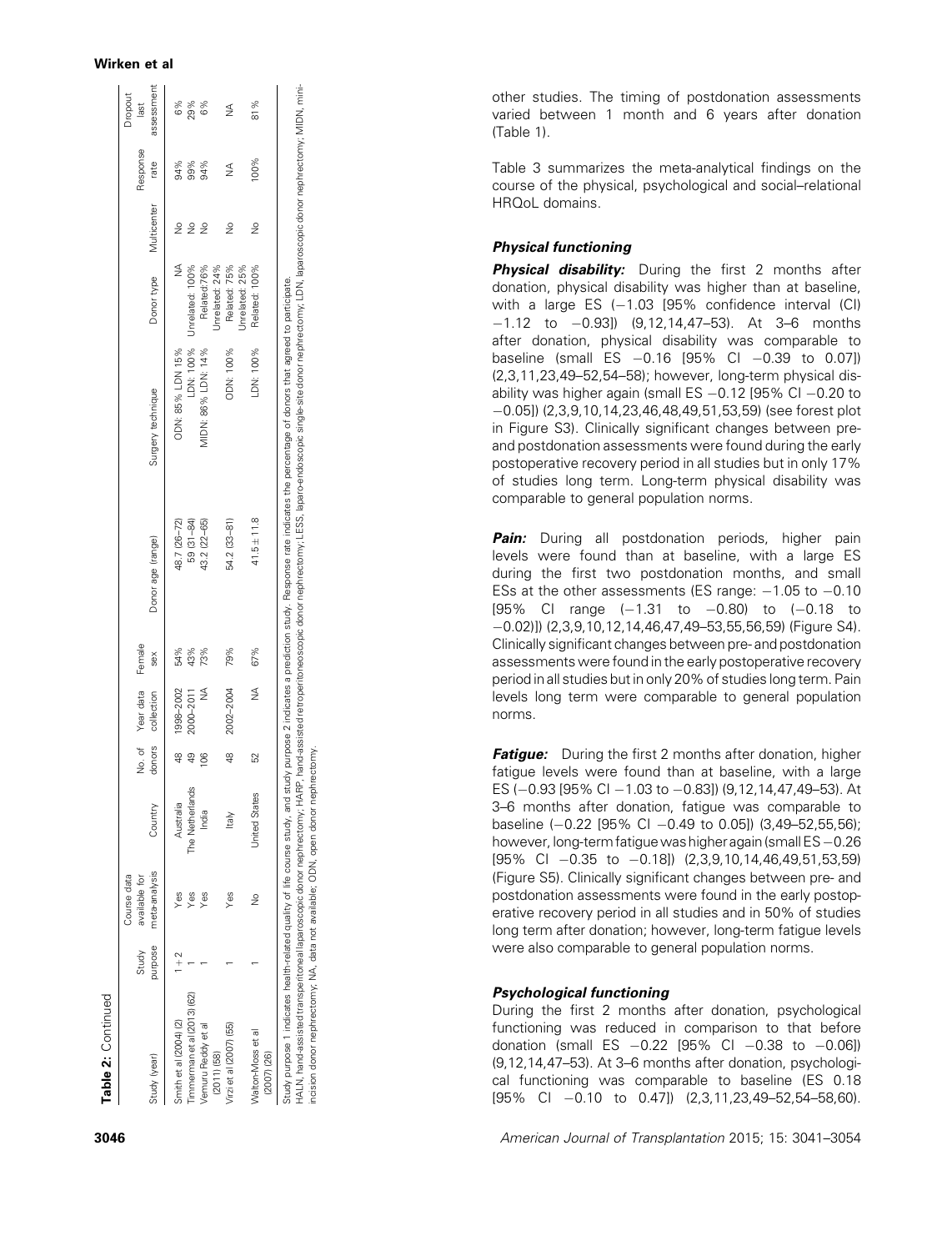#### Health-Related Quality of Life in Kidney Donors

Table 3: Meta-analytic results of studies assessing the change in health-related quality of life of living kidney donors at different postdonation assessment periods compared with predonation functioning

| Timing of postdonation<br>$k^2$<br>$n^3$<br>p <sup>5</sup><br>$z^7$<br>$p^8$<br>$1^2$ (%) <sup>4</sup><br>SMD <sup>6</sup><br>95% CI<br>HRQoL assessment<br>$1-2$ mo<br>13<br>625<br>49<br>0.02<br>$-1.03$<br>20.65<br>< 0.001<br>Physical disability<br>$-1.12$ to $-0.93$<br>3<br>121<br>6<br>0.35<br>$-1.20$<br>10.09<br><b>ODN</b><br>$-1.44$ to $-0.97$<br>< 0.001<br>$\overline{2}$<br>79<br>$\mathbf 0$<br>$-1.26$<br><b>MIDN</b><br>0.97<br>8.43<br>$-1.55$ to $-0.96$<br>< 0.001<br>8<br>LDN<br>425<br>0.03<br>$-0.95$<br>54<br>$-1.06$ to $-0.83$<br>16.12<br>< 0.001<br>12<br>588<br>$-1.05$<br>Pain<br>83<br>< 0.001<br>$-1.31$ to $-0.80$<br>8.16<br>< 0.001<br>$\overline{2}$<br><b>ODN</b><br>83<br>93<br>$-1.40$<br>2.40<br>0.02<br>< 0.001<br>$-2.55$ to $-0.26$<br>$\overline{2}$<br>79<br><b>MIDN</b><br>$\mathsf{O}\xspace$<br>0.39<br>$-0.89$<br>6.73<br>< 0.001<br>$-1.15$ to $-0.63$<br>8<br><b>LDN</b><br>426<br>$-1.02$<br>6.58<br>84<br>< 0.001<br>$-1.32$ to $-0.71$<br>< 0.001<br>12<br>$-0.93$<br>586<br>49<br>18.69<br>Fatigue<br>0.03<br>$-1.03$ to $-0.83$<br>< 0.001<br>$\overline{c}$<br><b>ODN</b><br>81<br>$\mathsf{O}\xspace$<br>0.67<br>$-1.04$<br>$-1.31$ to $-0.77$<br>7.59<br>< 0.001<br>$\overline{c}$<br>79<br>36<br>0.21<br>$-0.66$<br><b>MIDN</b><br>$-0.90$ to $-0.42$<br>5.40<br>< 0.001<br>8<br><b>LDN</b><br>426<br>50<br>0.05<br>$-0.97$<br>16.39<br>< 0.001<br>$-1.09$ to $-0.86$<br>13<br>626<br>73<br>$-0.22$<br>2.72<br>0.007<br>Psychological functioning<br>< 0.001<br>$-0.38$ to $-0.06$<br>3<br>121<br>73<br>$-0.38$<br>1.97<br><b>ODN</b><br>0.02<br>$-0.75$ to 0.00<br>0.05<br>$\sqrt{2}$<br>79<br><b>MIDN</b><br>$\mathsf{O}\xspace$<br>$-0.40$<br>3.37<br>0.56<br>$-0.63$ to $-0.17$<br>< 0.001<br><b>LDN</b><br>8<br>426<br>75<br>$-0.13$<br>0.20<br>< 0.001<br>$-0.33$ to 0.07<br>1.27<br>13<br>628<br>67<br>$-0.69$<br>15.42<br>Social-relational functioning<br>< 0.001<br>$-0.78$ to $-0.61$<br>< 0.001<br>3<br><b>ODN</b><br>123<br>89<br>$-0.48$<br>4.84<br>< 0.001<br>< 0.001<br>$-0.67$ to $-0.28$<br>$\overline{2}$<br>79<br><b>MIDN</b><br>$\mathsf{O}\xspace$<br>0.85<br>$-0.62$<br>4.96<br>$-0.86$ to $-0.37$<br>< 0.001<br>8<br>LDN<br>426<br>29<br>$-0.78$<br>0.20<br>$-0.89$ to $-0.67$<br>14.05<br>< 0.001<br>$3-6$ mo<br>683<br>87<br>Physical disability<br>14<br>< 0.001<br>$-0.16$<br>$-0.39$ to 0.07<br>1.38<br>0.17<br>3<br>140<br>76<br>$-0.13$<br>0.73<br><b>ODN</b><br>0.02<br>$-0.48$ to 0.22<br>0.46<br>6<br><b>MIDN</b><br>360<br>94<br>$-0.15$<br>0.63<br>< 0.001<br>$-0.64$ to 0.33<br>0.53<br>LDN<br>5<br>183<br>$\mathsf{O}\xspace$<br>$-0.17$<br>2.25<br>0.02<br>0.44<br>$-0.31$ to $-0.02$<br>8<br>345<br>58<br>$-0.36$<br>6.48<br>Pain<br>0.02<br>$-0.47$ to $-0.25$<br>< 0.001<br><b>ODN</b><br>$\mathbf{1}$<br>48<br>$-0.69$<br>4.31<br>< 0.001<br>$-1.00$ to $-0.38$<br>$\qquad \qquad -$<br>$\overline{\phantom{0}}$<br>3<br><b>MIDN</b><br>139<br>61<br>0.08<br>$-0.36$<br>$-0.53$ to $-0.19$<br>4.13<br>< 0.001<br>4<br>158<br>51<br>$-0.28$<br><b>LDN</b><br>0.10<br>3.41<br>< 0.001<br>$-0.44$ to $-0.12$<br>8<br>$-0.22$<br>346<br>82<br>1.63<br>0.10<br>Fatigue<br>< 0.001<br>$-0.49$ to 0.05<br>0.56<br><b>ODN</b><br>$\mathbf{1}$<br>48<br>$\overline{\phantom{0}}$<br>3.50<br>0.25 to 0.87<br>< 0.001<br>$\overline{\phantom{0}}$<br>3<br>139<br>71<br><b>MIDN</b><br>0.03<br>$-0.20$<br>$-0.52$ to 0.13<br>1.19<br>0.23<br>$\overline{4}$<br>LDN<br>159<br>$\boldsymbol{0}$<br>$-0.43$<br>5.27<br>0.65<br>< 0.001<br>$-0.60$ to $-0.27$<br>15<br>684<br>93<br>0.18<br>Psychological functioning<br>< 0.001<br>$-0.10$ to 0.47<br>1.26<br>0.21<br>3<br>85<br>1.37<br><b>ODN</b><br>140<br>0.002<br>$-0.30$<br>0.17<br>$-0.73$ to 0.13<br>6<br><b>MIDN</b><br>360<br>96<br>0.35<br>1.20<br>0.23<br>< 0.001<br>$-0.22$ to 0.91<br>LDN<br>5<br>184<br>85<br>0.32<br>1.51<br>0.13<br>< 0.001<br>$-0.09$ to 0.73<br>11<br>519<br>80<br>0.03<br>Social-relational functioning<br>< 0.001<br>$-0.16$ to 0.22<br>0.34<br>0.73<br>ODN<br>$\mathbf{1}$<br>48<br>0.81<br>4.76<br>0.48 to 1.14<br>< 0.001<br>$\overline{\phantom{0}}$<br>$\overline{\phantom{0}}$<br>$-0.02$<br>0.05<br>0.21<br><b>MIDN</b><br>5<br>312<br>57<br>$-0.20$ to 0.16<br>0.84<br>LDN<br>4<br>159<br>9<br>0.35<br>$-0.14$<br>$-0.31$ to 0.03<br>1.64<br>0.10<br>$\geq$ 12 mo<br>Physical disability<br>703<br>65<br>< 0.001<br>$-0.12$<br>$-0.20$ to $-0.05$<br>3.17<br>0.002<br>15<br>3<br>ODN<br>141<br>60<br>0.08<br>$-0.30$<br>$-0.48$ to $-0.13$<br>3.46<br>< 0.001<br><b>MIDN</b><br>6<br>270<br>$-0.13$<br>0.04<br>80<br>< 0.001<br>$-0.25$ to $-0.01$<br>2.09<br>LDN<br>6<br>0.61<br>$-0.03$<br>0.57<br>292<br>0<br>$-0.15$ to 0.08<br>0.57<br>Pain<br>13<br>617<br>0<br>0.50<br>$-0.10$<br>2.54<br>0.01<br>$-0.18$ to $-0.02$<br>$\overline{c}$<br>$-0.24$<br>ODN<br>103<br>0<br>0.41<br>2.34<br>0.02<br>$-0.44$ to $-0.04$<br><b>MIDN</b><br>5<br>$\pmb{0}$<br>220<br>0.82<br>$-0.06$<br>$-0.19$ to 0.08<br>0.84<br>0.40<br><b>LDN</b><br>6<br>294<br>27<br>0.23<br>$-0.09$<br>$-0.21$ to 0.02<br>1.59<br>0.11<br>Fatigue<br>13<br>615<br>19<br>0.26<br>$-0.26$<br>< 0.001<br>$-0.35$ to $-0.18$<br>6.41<br>ODN<br>2<br>101<br>13<br>0.28<br>$-0.39$<br>$-0.59$ to $-0.19$<br>3.83<br>< 0.001<br><b>MIDN</b><br>$-0.32$ to $-0.05$ |   | Sample size |    | Heterogeneity <sup>1</sup> | Effect sizes |  |      |       |
|---------------------------------------------------------------------------------------------------------------------------------------------------------------------------------------------------------------------------------------------------------------------------------------------------------------------------------------------------------------------------------------------------------------------------------------------------------------------------------------------------------------------------------------------------------------------------------------------------------------------------------------------------------------------------------------------------------------------------------------------------------------------------------------------------------------------------------------------------------------------------------------------------------------------------------------------------------------------------------------------------------------------------------------------------------------------------------------------------------------------------------------------------------------------------------------------------------------------------------------------------------------------------------------------------------------------------------------------------------------------------------------------------------------------------------------------------------------------------------------------------------------------------------------------------------------------------------------------------------------------------------------------------------------------------------------------------------------------------------------------------------------------------------------------------------------------------------------------------------------------------------------------------------------------------------------------------------------------------------------------------------------------------------------------------------------------------------------------------------------------------------------------------------------------------------------------------------------------------------------------------------------------------------------------------------------------------------------------------------------------------------------------------------------------------------------------------------------------------------------------------------------------------------------------------------------------------------------------------------------------------------------------------------------------------------------------------------------------------------------------------------------------------------------------------------------------------------------------------------------------------------------------------------------------------------------------------------------------------------------------------------------------------------------------------------------------------------------------------------------------------------------------------------------------------------------------------------------------------------------------------------------------------------------------------------------------------------------------------------------------------------------------------------------------------------------------------------------------------------------------------------------------------------------------------------------------------------------------------------------------------------------------------------------------------------------------------------------------------------------------------------------------------------------------------------------------------------------------------------------------------------------------------------------------------------------------------------------------------------------------------------------------------------------------------------------------------------------------------------------------------------------------------------------------------------------------------------------------------------------------------------------------------------------------------------------------------------------------------------------------------------------------------------------------------------------------------------------------------------------------------------------------------------------------------------------------------------------------------------------------------------------------------------------------------------------------------------------------------------------------------------------------------------------------------------------------------------------------------------------------------------------------------------------------------------------------------------------------------------------------------------------------------------------------------------------------------------------------------------------------------------------------------------------------------------------------------------------------------------------------------------------------------------------------------------------------------|---|-------------|----|----------------------------|--------------|--|------|-------|
|                                                                                                                                                                                                                                                                                                                                                                                                                                                                                                                                                                                                                                                                                                                                                                                                                                                                                                                                                                                                                                                                                                                                                                                                                                                                                                                                                                                                                                                                                                                                                                                                                                                                                                                                                                                                                                                                                                                                                                                                                                                                                                                                                                                                                                                                                                                                                                                                                                                                                                                                                                                                                                                                                                                                                                                                                                                                                                                                                                                                                                                                                                                                                                                                                                                                                                                                                                                                                                                                                                                                                                                                                                                                                                                                                                                                                                                                                                                                                                                                                                                                                                                                                                                                                                                                                                                                                                                                                                                                                                                                                                                                                                                                                                                                                                                                                                                                                                                                                                                                                                                                                                                                                                                                                                                                                                                           |   |             |    |                            |              |  |      |       |
|                                                                                                                                                                                                                                                                                                                                                                                                                                                                                                                                                                                                                                                                                                                                                                                                                                                                                                                                                                                                                                                                                                                                                                                                                                                                                                                                                                                                                                                                                                                                                                                                                                                                                                                                                                                                                                                                                                                                                                                                                                                                                                                                                                                                                                                                                                                                                                                                                                                                                                                                                                                                                                                                                                                                                                                                                                                                                                                                                                                                                                                                                                                                                                                                                                                                                                                                                                                                                                                                                                                                                                                                                                                                                                                                                                                                                                                                                                                                                                                                                                                                                                                                                                                                                                                                                                                                                                                                                                                                                                                                                                                                                                                                                                                                                                                                                                                                                                                                                                                                                                                                                                                                                                                                                                                                                                                           |   |             |    |                            |              |  |      |       |
|                                                                                                                                                                                                                                                                                                                                                                                                                                                                                                                                                                                                                                                                                                                                                                                                                                                                                                                                                                                                                                                                                                                                                                                                                                                                                                                                                                                                                                                                                                                                                                                                                                                                                                                                                                                                                                                                                                                                                                                                                                                                                                                                                                                                                                                                                                                                                                                                                                                                                                                                                                                                                                                                                                                                                                                                                                                                                                                                                                                                                                                                                                                                                                                                                                                                                                                                                                                                                                                                                                                                                                                                                                                                                                                                                                                                                                                                                                                                                                                                                                                                                                                                                                                                                                                                                                                                                                                                                                                                                                                                                                                                                                                                                                                                                                                                                                                                                                                                                                                                                                                                                                                                                                                                                                                                                                                           |   |             |    |                            |              |  |      |       |
|                                                                                                                                                                                                                                                                                                                                                                                                                                                                                                                                                                                                                                                                                                                                                                                                                                                                                                                                                                                                                                                                                                                                                                                                                                                                                                                                                                                                                                                                                                                                                                                                                                                                                                                                                                                                                                                                                                                                                                                                                                                                                                                                                                                                                                                                                                                                                                                                                                                                                                                                                                                                                                                                                                                                                                                                                                                                                                                                                                                                                                                                                                                                                                                                                                                                                                                                                                                                                                                                                                                                                                                                                                                                                                                                                                                                                                                                                                                                                                                                                                                                                                                                                                                                                                                                                                                                                                                                                                                                                                                                                                                                                                                                                                                                                                                                                                                                                                                                                                                                                                                                                                                                                                                                                                                                                                                           |   |             |    |                            |              |  |      |       |
|                                                                                                                                                                                                                                                                                                                                                                                                                                                                                                                                                                                                                                                                                                                                                                                                                                                                                                                                                                                                                                                                                                                                                                                                                                                                                                                                                                                                                                                                                                                                                                                                                                                                                                                                                                                                                                                                                                                                                                                                                                                                                                                                                                                                                                                                                                                                                                                                                                                                                                                                                                                                                                                                                                                                                                                                                                                                                                                                                                                                                                                                                                                                                                                                                                                                                                                                                                                                                                                                                                                                                                                                                                                                                                                                                                                                                                                                                                                                                                                                                                                                                                                                                                                                                                                                                                                                                                                                                                                                                                                                                                                                                                                                                                                                                                                                                                                                                                                                                                                                                                                                                                                                                                                                                                                                                                                           |   |             |    |                            |              |  |      |       |
|                                                                                                                                                                                                                                                                                                                                                                                                                                                                                                                                                                                                                                                                                                                                                                                                                                                                                                                                                                                                                                                                                                                                                                                                                                                                                                                                                                                                                                                                                                                                                                                                                                                                                                                                                                                                                                                                                                                                                                                                                                                                                                                                                                                                                                                                                                                                                                                                                                                                                                                                                                                                                                                                                                                                                                                                                                                                                                                                                                                                                                                                                                                                                                                                                                                                                                                                                                                                                                                                                                                                                                                                                                                                                                                                                                                                                                                                                                                                                                                                                                                                                                                                                                                                                                                                                                                                                                                                                                                                                                                                                                                                                                                                                                                                                                                                                                                                                                                                                                                                                                                                                                                                                                                                                                                                                                                           |   |             |    |                            |              |  |      |       |
|                                                                                                                                                                                                                                                                                                                                                                                                                                                                                                                                                                                                                                                                                                                                                                                                                                                                                                                                                                                                                                                                                                                                                                                                                                                                                                                                                                                                                                                                                                                                                                                                                                                                                                                                                                                                                                                                                                                                                                                                                                                                                                                                                                                                                                                                                                                                                                                                                                                                                                                                                                                                                                                                                                                                                                                                                                                                                                                                                                                                                                                                                                                                                                                                                                                                                                                                                                                                                                                                                                                                                                                                                                                                                                                                                                                                                                                                                                                                                                                                                                                                                                                                                                                                                                                                                                                                                                                                                                                                                                                                                                                                                                                                                                                                                                                                                                                                                                                                                                                                                                                                                                                                                                                                                                                                                                                           |   |             |    |                            |              |  |      |       |
|                                                                                                                                                                                                                                                                                                                                                                                                                                                                                                                                                                                                                                                                                                                                                                                                                                                                                                                                                                                                                                                                                                                                                                                                                                                                                                                                                                                                                                                                                                                                                                                                                                                                                                                                                                                                                                                                                                                                                                                                                                                                                                                                                                                                                                                                                                                                                                                                                                                                                                                                                                                                                                                                                                                                                                                                                                                                                                                                                                                                                                                                                                                                                                                                                                                                                                                                                                                                                                                                                                                                                                                                                                                                                                                                                                                                                                                                                                                                                                                                                                                                                                                                                                                                                                                                                                                                                                                                                                                                                                                                                                                                                                                                                                                                                                                                                                                                                                                                                                                                                                                                                                                                                                                                                                                                                                                           |   |             |    |                            |              |  |      |       |
|                                                                                                                                                                                                                                                                                                                                                                                                                                                                                                                                                                                                                                                                                                                                                                                                                                                                                                                                                                                                                                                                                                                                                                                                                                                                                                                                                                                                                                                                                                                                                                                                                                                                                                                                                                                                                                                                                                                                                                                                                                                                                                                                                                                                                                                                                                                                                                                                                                                                                                                                                                                                                                                                                                                                                                                                                                                                                                                                                                                                                                                                                                                                                                                                                                                                                                                                                                                                                                                                                                                                                                                                                                                                                                                                                                                                                                                                                                                                                                                                                                                                                                                                                                                                                                                                                                                                                                                                                                                                                                                                                                                                                                                                                                                                                                                                                                                                                                                                                                                                                                                                                                                                                                                                                                                                                                                           |   |             |    |                            |              |  |      |       |
|                                                                                                                                                                                                                                                                                                                                                                                                                                                                                                                                                                                                                                                                                                                                                                                                                                                                                                                                                                                                                                                                                                                                                                                                                                                                                                                                                                                                                                                                                                                                                                                                                                                                                                                                                                                                                                                                                                                                                                                                                                                                                                                                                                                                                                                                                                                                                                                                                                                                                                                                                                                                                                                                                                                                                                                                                                                                                                                                                                                                                                                                                                                                                                                                                                                                                                                                                                                                                                                                                                                                                                                                                                                                                                                                                                                                                                                                                                                                                                                                                                                                                                                                                                                                                                                                                                                                                                                                                                                                                                                                                                                                                                                                                                                                                                                                                                                                                                                                                                                                                                                                                                                                                                                                                                                                                                                           |   |             |    |                            |              |  |      |       |
|                                                                                                                                                                                                                                                                                                                                                                                                                                                                                                                                                                                                                                                                                                                                                                                                                                                                                                                                                                                                                                                                                                                                                                                                                                                                                                                                                                                                                                                                                                                                                                                                                                                                                                                                                                                                                                                                                                                                                                                                                                                                                                                                                                                                                                                                                                                                                                                                                                                                                                                                                                                                                                                                                                                                                                                                                                                                                                                                                                                                                                                                                                                                                                                                                                                                                                                                                                                                                                                                                                                                                                                                                                                                                                                                                                                                                                                                                                                                                                                                                                                                                                                                                                                                                                                                                                                                                                                                                                                                                                                                                                                                                                                                                                                                                                                                                                                                                                                                                                                                                                                                                                                                                                                                                                                                                                                           |   |             |    |                            |              |  |      |       |
|                                                                                                                                                                                                                                                                                                                                                                                                                                                                                                                                                                                                                                                                                                                                                                                                                                                                                                                                                                                                                                                                                                                                                                                                                                                                                                                                                                                                                                                                                                                                                                                                                                                                                                                                                                                                                                                                                                                                                                                                                                                                                                                                                                                                                                                                                                                                                                                                                                                                                                                                                                                                                                                                                                                                                                                                                                                                                                                                                                                                                                                                                                                                                                                                                                                                                                                                                                                                                                                                                                                                                                                                                                                                                                                                                                                                                                                                                                                                                                                                                                                                                                                                                                                                                                                                                                                                                                                                                                                                                                                                                                                                                                                                                                                                                                                                                                                                                                                                                                                                                                                                                                                                                                                                                                                                                                                           |   |             |    |                            |              |  |      |       |
|                                                                                                                                                                                                                                                                                                                                                                                                                                                                                                                                                                                                                                                                                                                                                                                                                                                                                                                                                                                                                                                                                                                                                                                                                                                                                                                                                                                                                                                                                                                                                                                                                                                                                                                                                                                                                                                                                                                                                                                                                                                                                                                                                                                                                                                                                                                                                                                                                                                                                                                                                                                                                                                                                                                                                                                                                                                                                                                                                                                                                                                                                                                                                                                                                                                                                                                                                                                                                                                                                                                                                                                                                                                                                                                                                                                                                                                                                                                                                                                                                                                                                                                                                                                                                                                                                                                                                                                                                                                                                                                                                                                                                                                                                                                                                                                                                                                                                                                                                                                                                                                                                                                                                                                                                                                                                                                           |   |             |    |                            |              |  |      |       |
|                                                                                                                                                                                                                                                                                                                                                                                                                                                                                                                                                                                                                                                                                                                                                                                                                                                                                                                                                                                                                                                                                                                                                                                                                                                                                                                                                                                                                                                                                                                                                                                                                                                                                                                                                                                                                                                                                                                                                                                                                                                                                                                                                                                                                                                                                                                                                                                                                                                                                                                                                                                                                                                                                                                                                                                                                                                                                                                                                                                                                                                                                                                                                                                                                                                                                                                                                                                                                                                                                                                                                                                                                                                                                                                                                                                                                                                                                                                                                                                                                                                                                                                                                                                                                                                                                                                                                                                                                                                                                                                                                                                                                                                                                                                                                                                                                                                                                                                                                                                                                                                                                                                                                                                                                                                                                                                           |   |             |    |                            |              |  |      |       |
|                                                                                                                                                                                                                                                                                                                                                                                                                                                                                                                                                                                                                                                                                                                                                                                                                                                                                                                                                                                                                                                                                                                                                                                                                                                                                                                                                                                                                                                                                                                                                                                                                                                                                                                                                                                                                                                                                                                                                                                                                                                                                                                                                                                                                                                                                                                                                                                                                                                                                                                                                                                                                                                                                                                                                                                                                                                                                                                                                                                                                                                                                                                                                                                                                                                                                                                                                                                                                                                                                                                                                                                                                                                                                                                                                                                                                                                                                                                                                                                                                                                                                                                                                                                                                                                                                                                                                                                                                                                                                                                                                                                                                                                                                                                                                                                                                                                                                                                                                                                                                                                                                                                                                                                                                                                                                                                           |   |             |    |                            |              |  |      |       |
|                                                                                                                                                                                                                                                                                                                                                                                                                                                                                                                                                                                                                                                                                                                                                                                                                                                                                                                                                                                                                                                                                                                                                                                                                                                                                                                                                                                                                                                                                                                                                                                                                                                                                                                                                                                                                                                                                                                                                                                                                                                                                                                                                                                                                                                                                                                                                                                                                                                                                                                                                                                                                                                                                                                                                                                                                                                                                                                                                                                                                                                                                                                                                                                                                                                                                                                                                                                                                                                                                                                                                                                                                                                                                                                                                                                                                                                                                                                                                                                                                                                                                                                                                                                                                                                                                                                                                                                                                                                                                                                                                                                                                                                                                                                                                                                                                                                                                                                                                                                                                                                                                                                                                                                                                                                                                                                           |   |             |    |                            |              |  |      |       |
|                                                                                                                                                                                                                                                                                                                                                                                                                                                                                                                                                                                                                                                                                                                                                                                                                                                                                                                                                                                                                                                                                                                                                                                                                                                                                                                                                                                                                                                                                                                                                                                                                                                                                                                                                                                                                                                                                                                                                                                                                                                                                                                                                                                                                                                                                                                                                                                                                                                                                                                                                                                                                                                                                                                                                                                                                                                                                                                                                                                                                                                                                                                                                                                                                                                                                                                                                                                                                                                                                                                                                                                                                                                                                                                                                                                                                                                                                                                                                                                                                                                                                                                                                                                                                                                                                                                                                                                                                                                                                                                                                                                                                                                                                                                                                                                                                                                                                                                                                                                                                                                                                                                                                                                                                                                                                                                           |   |             |    |                            |              |  |      |       |
|                                                                                                                                                                                                                                                                                                                                                                                                                                                                                                                                                                                                                                                                                                                                                                                                                                                                                                                                                                                                                                                                                                                                                                                                                                                                                                                                                                                                                                                                                                                                                                                                                                                                                                                                                                                                                                                                                                                                                                                                                                                                                                                                                                                                                                                                                                                                                                                                                                                                                                                                                                                                                                                                                                                                                                                                                                                                                                                                                                                                                                                                                                                                                                                                                                                                                                                                                                                                                                                                                                                                                                                                                                                                                                                                                                                                                                                                                                                                                                                                                                                                                                                                                                                                                                                                                                                                                                                                                                                                                                                                                                                                                                                                                                                                                                                                                                                                                                                                                                                                                                                                                                                                                                                                                                                                                                                           |   |             |    |                            |              |  |      |       |
|                                                                                                                                                                                                                                                                                                                                                                                                                                                                                                                                                                                                                                                                                                                                                                                                                                                                                                                                                                                                                                                                                                                                                                                                                                                                                                                                                                                                                                                                                                                                                                                                                                                                                                                                                                                                                                                                                                                                                                                                                                                                                                                                                                                                                                                                                                                                                                                                                                                                                                                                                                                                                                                                                                                                                                                                                                                                                                                                                                                                                                                                                                                                                                                                                                                                                                                                                                                                                                                                                                                                                                                                                                                                                                                                                                                                                                                                                                                                                                                                                                                                                                                                                                                                                                                                                                                                                                                                                                                                                                                                                                                                                                                                                                                                                                                                                                                                                                                                                                                                                                                                                                                                                                                                                                                                                                                           |   |             |    |                            |              |  |      |       |
|                                                                                                                                                                                                                                                                                                                                                                                                                                                                                                                                                                                                                                                                                                                                                                                                                                                                                                                                                                                                                                                                                                                                                                                                                                                                                                                                                                                                                                                                                                                                                                                                                                                                                                                                                                                                                                                                                                                                                                                                                                                                                                                                                                                                                                                                                                                                                                                                                                                                                                                                                                                                                                                                                                                                                                                                                                                                                                                                                                                                                                                                                                                                                                                                                                                                                                                                                                                                                                                                                                                                                                                                                                                                                                                                                                                                                                                                                                                                                                                                                                                                                                                                                                                                                                                                                                                                                                                                                                                                                                                                                                                                                                                                                                                                                                                                                                                                                                                                                                                                                                                                                                                                                                                                                                                                                                                           |   |             |    |                            |              |  |      |       |
|                                                                                                                                                                                                                                                                                                                                                                                                                                                                                                                                                                                                                                                                                                                                                                                                                                                                                                                                                                                                                                                                                                                                                                                                                                                                                                                                                                                                                                                                                                                                                                                                                                                                                                                                                                                                                                                                                                                                                                                                                                                                                                                                                                                                                                                                                                                                                                                                                                                                                                                                                                                                                                                                                                                                                                                                                                                                                                                                                                                                                                                                                                                                                                                                                                                                                                                                                                                                                                                                                                                                                                                                                                                                                                                                                                                                                                                                                                                                                                                                                                                                                                                                                                                                                                                                                                                                                                                                                                                                                                                                                                                                                                                                                                                                                                                                                                                                                                                                                                                                                                                                                                                                                                                                                                                                                                                           |   |             |    |                            |              |  |      |       |
|                                                                                                                                                                                                                                                                                                                                                                                                                                                                                                                                                                                                                                                                                                                                                                                                                                                                                                                                                                                                                                                                                                                                                                                                                                                                                                                                                                                                                                                                                                                                                                                                                                                                                                                                                                                                                                                                                                                                                                                                                                                                                                                                                                                                                                                                                                                                                                                                                                                                                                                                                                                                                                                                                                                                                                                                                                                                                                                                                                                                                                                                                                                                                                                                                                                                                                                                                                                                                                                                                                                                                                                                                                                                                                                                                                                                                                                                                                                                                                                                                                                                                                                                                                                                                                                                                                                                                                                                                                                                                                                                                                                                                                                                                                                                                                                                                                                                                                                                                                                                                                                                                                                                                                                                                                                                                                                           |   |             |    |                            |              |  |      |       |
|                                                                                                                                                                                                                                                                                                                                                                                                                                                                                                                                                                                                                                                                                                                                                                                                                                                                                                                                                                                                                                                                                                                                                                                                                                                                                                                                                                                                                                                                                                                                                                                                                                                                                                                                                                                                                                                                                                                                                                                                                                                                                                                                                                                                                                                                                                                                                                                                                                                                                                                                                                                                                                                                                                                                                                                                                                                                                                                                                                                                                                                                                                                                                                                                                                                                                                                                                                                                                                                                                                                                                                                                                                                                                                                                                                                                                                                                                                                                                                                                                                                                                                                                                                                                                                                                                                                                                                                                                                                                                                                                                                                                                                                                                                                                                                                                                                                                                                                                                                                                                                                                                                                                                                                                                                                                                                                           |   |             |    |                            |              |  |      |       |
|                                                                                                                                                                                                                                                                                                                                                                                                                                                                                                                                                                                                                                                                                                                                                                                                                                                                                                                                                                                                                                                                                                                                                                                                                                                                                                                                                                                                                                                                                                                                                                                                                                                                                                                                                                                                                                                                                                                                                                                                                                                                                                                                                                                                                                                                                                                                                                                                                                                                                                                                                                                                                                                                                                                                                                                                                                                                                                                                                                                                                                                                                                                                                                                                                                                                                                                                                                                                                                                                                                                                                                                                                                                                                                                                                                                                                                                                                                                                                                                                                                                                                                                                                                                                                                                                                                                                                                                                                                                                                                                                                                                                                                                                                                                                                                                                                                                                                                                                                                                                                                                                                                                                                                                                                                                                                                                           |   |             |    |                            |              |  |      |       |
|                                                                                                                                                                                                                                                                                                                                                                                                                                                                                                                                                                                                                                                                                                                                                                                                                                                                                                                                                                                                                                                                                                                                                                                                                                                                                                                                                                                                                                                                                                                                                                                                                                                                                                                                                                                                                                                                                                                                                                                                                                                                                                                                                                                                                                                                                                                                                                                                                                                                                                                                                                                                                                                                                                                                                                                                                                                                                                                                                                                                                                                                                                                                                                                                                                                                                                                                                                                                                                                                                                                                                                                                                                                                                                                                                                                                                                                                                                                                                                                                                                                                                                                                                                                                                                                                                                                                                                                                                                                                                                                                                                                                                                                                                                                                                                                                                                                                                                                                                                                                                                                                                                                                                                                                                                                                                                                           |   |             |    |                            |              |  |      |       |
|                                                                                                                                                                                                                                                                                                                                                                                                                                                                                                                                                                                                                                                                                                                                                                                                                                                                                                                                                                                                                                                                                                                                                                                                                                                                                                                                                                                                                                                                                                                                                                                                                                                                                                                                                                                                                                                                                                                                                                                                                                                                                                                                                                                                                                                                                                                                                                                                                                                                                                                                                                                                                                                                                                                                                                                                                                                                                                                                                                                                                                                                                                                                                                                                                                                                                                                                                                                                                                                                                                                                                                                                                                                                                                                                                                                                                                                                                                                                                                                                                                                                                                                                                                                                                                                                                                                                                                                                                                                                                                                                                                                                                                                                                                                                                                                                                                                                                                                                                                                                                                                                                                                                                                                                                                                                                                                           |   |             |    |                            |              |  |      |       |
|                                                                                                                                                                                                                                                                                                                                                                                                                                                                                                                                                                                                                                                                                                                                                                                                                                                                                                                                                                                                                                                                                                                                                                                                                                                                                                                                                                                                                                                                                                                                                                                                                                                                                                                                                                                                                                                                                                                                                                                                                                                                                                                                                                                                                                                                                                                                                                                                                                                                                                                                                                                                                                                                                                                                                                                                                                                                                                                                                                                                                                                                                                                                                                                                                                                                                                                                                                                                                                                                                                                                                                                                                                                                                                                                                                                                                                                                                                                                                                                                                                                                                                                                                                                                                                                                                                                                                                                                                                                                                                                                                                                                                                                                                                                                                                                                                                                                                                                                                                                                                                                                                                                                                                                                                                                                                                                           |   |             |    |                            |              |  |      |       |
|                                                                                                                                                                                                                                                                                                                                                                                                                                                                                                                                                                                                                                                                                                                                                                                                                                                                                                                                                                                                                                                                                                                                                                                                                                                                                                                                                                                                                                                                                                                                                                                                                                                                                                                                                                                                                                                                                                                                                                                                                                                                                                                                                                                                                                                                                                                                                                                                                                                                                                                                                                                                                                                                                                                                                                                                                                                                                                                                                                                                                                                                                                                                                                                                                                                                                                                                                                                                                                                                                                                                                                                                                                                                                                                                                                                                                                                                                                                                                                                                                                                                                                                                                                                                                                                                                                                                                                                                                                                                                                                                                                                                                                                                                                                                                                                                                                                                                                                                                                                                                                                                                                                                                                                                                                                                                                                           |   |             |    |                            |              |  |      |       |
|                                                                                                                                                                                                                                                                                                                                                                                                                                                                                                                                                                                                                                                                                                                                                                                                                                                                                                                                                                                                                                                                                                                                                                                                                                                                                                                                                                                                                                                                                                                                                                                                                                                                                                                                                                                                                                                                                                                                                                                                                                                                                                                                                                                                                                                                                                                                                                                                                                                                                                                                                                                                                                                                                                                                                                                                                                                                                                                                                                                                                                                                                                                                                                                                                                                                                                                                                                                                                                                                                                                                                                                                                                                                                                                                                                                                                                                                                                                                                                                                                                                                                                                                                                                                                                                                                                                                                                                                                                                                                                                                                                                                                                                                                                                                                                                                                                                                                                                                                                                                                                                                                                                                                                                                                                                                                                                           |   |             |    |                            |              |  |      |       |
|                                                                                                                                                                                                                                                                                                                                                                                                                                                                                                                                                                                                                                                                                                                                                                                                                                                                                                                                                                                                                                                                                                                                                                                                                                                                                                                                                                                                                                                                                                                                                                                                                                                                                                                                                                                                                                                                                                                                                                                                                                                                                                                                                                                                                                                                                                                                                                                                                                                                                                                                                                                                                                                                                                                                                                                                                                                                                                                                                                                                                                                                                                                                                                                                                                                                                                                                                                                                                                                                                                                                                                                                                                                                                                                                                                                                                                                                                                                                                                                                                                                                                                                                                                                                                                                                                                                                                                                                                                                                                                                                                                                                                                                                                                                                                                                                                                                                                                                                                                                                                                                                                                                                                                                                                                                                                                                           |   |             |    |                            |              |  |      |       |
|                                                                                                                                                                                                                                                                                                                                                                                                                                                                                                                                                                                                                                                                                                                                                                                                                                                                                                                                                                                                                                                                                                                                                                                                                                                                                                                                                                                                                                                                                                                                                                                                                                                                                                                                                                                                                                                                                                                                                                                                                                                                                                                                                                                                                                                                                                                                                                                                                                                                                                                                                                                                                                                                                                                                                                                                                                                                                                                                                                                                                                                                                                                                                                                                                                                                                                                                                                                                                                                                                                                                                                                                                                                                                                                                                                                                                                                                                                                                                                                                                                                                                                                                                                                                                                                                                                                                                                                                                                                                                                                                                                                                                                                                                                                                                                                                                                                                                                                                                                                                                                                                                                                                                                                                                                                                                                                           |   |             |    |                            |              |  |      |       |
|                                                                                                                                                                                                                                                                                                                                                                                                                                                                                                                                                                                                                                                                                                                                                                                                                                                                                                                                                                                                                                                                                                                                                                                                                                                                                                                                                                                                                                                                                                                                                                                                                                                                                                                                                                                                                                                                                                                                                                                                                                                                                                                                                                                                                                                                                                                                                                                                                                                                                                                                                                                                                                                                                                                                                                                                                                                                                                                                                                                                                                                                                                                                                                                                                                                                                                                                                                                                                                                                                                                                                                                                                                                                                                                                                                                                                                                                                                                                                                                                                                                                                                                                                                                                                                                                                                                                                                                                                                                                                                                                                                                                                                                                                                                                                                                                                                                                                                                                                                                                                                                                                                                                                                                                                                                                                                                           |   |             |    |                            |              |  |      |       |
|                                                                                                                                                                                                                                                                                                                                                                                                                                                                                                                                                                                                                                                                                                                                                                                                                                                                                                                                                                                                                                                                                                                                                                                                                                                                                                                                                                                                                                                                                                                                                                                                                                                                                                                                                                                                                                                                                                                                                                                                                                                                                                                                                                                                                                                                                                                                                                                                                                                                                                                                                                                                                                                                                                                                                                                                                                                                                                                                                                                                                                                                                                                                                                                                                                                                                                                                                                                                                                                                                                                                                                                                                                                                                                                                                                                                                                                                                                                                                                                                                                                                                                                                                                                                                                                                                                                                                                                                                                                                                                                                                                                                                                                                                                                                                                                                                                                                                                                                                                                                                                                                                                                                                                                                                                                                                                                           |   |             |    |                            |              |  |      |       |
|                                                                                                                                                                                                                                                                                                                                                                                                                                                                                                                                                                                                                                                                                                                                                                                                                                                                                                                                                                                                                                                                                                                                                                                                                                                                                                                                                                                                                                                                                                                                                                                                                                                                                                                                                                                                                                                                                                                                                                                                                                                                                                                                                                                                                                                                                                                                                                                                                                                                                                                                                                                                                                                                                                                                                                                                                                                                                                                                                                                                                                                                                                                                                                                                                                                                                                                                                                                                                                                                                                                                                                                                                                                                                                                                                                                                                                                                                                                                                                                                                                                                                                                                                                                                                                                                                                                                                                                                                                                                                                                                                                                                                                                                                                                                                                                                                                                                                                                                                                                                                                                                                                                                                                                                                                                                                                                           |   |             |    |                            |              |  |      |       |
|                                                                                                                                                                                                                                                                                                                                                                                                                                                                                                                                                                                                                                                                                                                                                                                                                                                                                                                                                                                                                                                                                                                                                                                                                                                                                                                                                                                                                                                                                                                                                                                                                                                                                                                                                                                                                                                                                                                                                                                                                                                                                                                                                                                                                                                                                                                                                                                                                                                                                                                                                                                                                                                                                                                                                                                                                                                                                                                                                                                                                                                                                                                                                                                                                                                                                                                                                                                                                                                                                                                                                                                                                                                                                                                                                                                                                                                                                                                                                                                                                                                                                                                                                                                                                                                                                                                                                                                                                                                                                                                                                                                                                                                                                                                                                                                                                                                                                                                                                                                                                                                                                                                                                                                                                                                                                                                           |   |             |    |                            |              |  |      |       |
|                                                                                                                                                                                                                                                                                                                                                                                                                                                                                                                                                                                                                                                                                                                                                                                                                                                                                                                                                                                                                                                                                                                                                                                                                                                                                                                                                                                                                                                                                                                                                                                                                                                                                                                                                                                                                                                                                                                                                                                                                                                                                                                                                                                                                                                                                                                                                                                                                                                                                                                                                                                                                                                                                                                                                                                                                                                                                                                                                                                                                                                                                                                                                                                                                                                                                                                                                                                                                                                                                                                                                                                                                                                                                                                                                                                                                                                                                                                                                                                                                                                                                                                                                                                                                                                                                                                                                                                                                                                                                                                                                                                                                                                                                                                                                                                                                                                                                                                                                                                                                                                                                                                                                                                                                                                                                                                           |   |             |    |                            |              |  |      |       |
|                                                                                                                                                                                                                                                                                                                                                                                                                                                                                                                                                                                                                                                                                                                                                                                                                                                                                                                                                                                                                                                                                                                                                                                                                                                                                                                                                                                                                                                                                                                                                                                                                                                                                                                                                                                                                                                                                                                                                                                                                                                                                                                                                                                                                                                                                                                                                                                                                                                                                                                                                                                                                                                                                                                                                                                                                                                                                                                                                                                                                                                                                                                                                                                                                                                                                                                                                                                                                                                                                                                                                                                                                                                                                                                                                                                                                                                                                                                                                                                                                                                                                                                                                                                                                                                                                                                                                                                                                                                                                                                                                                                                                                                                                                                                                                                                                                                                                                                                                                                                                                                                                                                                                                                                                                                                                                                           |   |             |    |                            |              |  |      |       |
|                                                                                                                                                                                                                                                                                                                                                                                                                                                                                                                                                                                                                                                                                                                                                                                                                                                                                                                                                                                                                                                                                                                                                                                                                                                                                                                                                                                                                                                                                                                                                                                                                                                                                                                                                                                                                                                                                                                                                                                                                                                                                                                                                                                                                                                                                                                                                                                                                                                                                                                                                                                                                                                                                                                                                                                                                                                                                                                                                                                                                                                                                                                                                                                                                                                                                                                                                                                                                                                                                                                                                                                                                                                                                                                                                                                                                                                                                                                                                                                                                                                                                                                                                                                                                                                                                                                                                                                                                                                                                                                                                                                                                                                                                                                                                                                                                                                                                                                                                                                                                                                                                                                                                                                                                                                                                                                           |   |             |    |                            |              |  |      |       |
|                                                                                                                                                                                                                                                                                                                                                                                                                                                                                                                                                                                                                                                                                                                                                                                                                                                                                                                                                                                                                                                                                                                                                                                                                                                                                                                                                                                                                                                                                                                                                                                                                                                                                                                                                                                                                                                                                                                                                                                                                                                                                                                                                                                                                                                                                                                                                                                                                                                                                                                                                                                                                                                                                                                                                                                                                                                                                                                                                                                                                                                                                                                                                                                                                                                                                                                                                                                                                                                                                                                                                                                                                                                                                                                                                                                                                                                                                                                                                                                                                                                                                                                                                                                                                                                                                                                                                                                                                                                                                                                                                                                                                                                                                                                                                                                                                                                                                                                                                                                                                                                                                                                                                                                                                                                                                                                           |   |             |    |                            |              |  |      |       |
|                                                                                                                                                                                                                                                                                                                                                                                                                                                                                                                                                                                                                                                                                                                                                                                                                                                                                                                                                                                                                                                                                                                                                                                                                                                                                                                                                                                                                                                                                                                                                                                                                                                                                                                                                                                                                                                                                                                                                                                                                                                                                                                                                                                                                                                                                                                                                                                                                                                                                                                                                                                                                                                                                                                                                                                                                                                                                                                                                                                                                                                                                                                                                                                                                                                                                                                                                                                                                                                                                                                                                                                                                                                                                                                                                                                                                                                                                                                                                                                                                                                                                                                                                                                                                                                                                                                                                                                                                                                                                                                                                                                                                                                                                                                                                                                                                                                                                                                                                                                                                                                                                                                                                                                                                                                                                                                           |   |             |    |                            |              |  |      |       |
|                                                                                                                                                                                                                                                                                                                                                                                                                                                                                                                                                                                                                                                                                                                                                                                                                                                                                                                                                                                                                                                                                                                                                                                                                                                                                                                                                                                                                                                                                                                                                                                                                                                                                                                                                                                                                                                                                                                                                                                                                                                                                                                                                                                                                                                                                                                                                                                                                                                                                                                                                                                                                                                                                                                                                                                                                                                                                                                                                                                                                                                                                                                                                                                                                                                                                                                                                                                                                                                                                                                                                                                                                                                                                                                                                                                                                                                                                                                                                                                                                                                                                                                                                                                                                                                                                                                                                                                                                                                                                                                                                                                                                                                                                                                                                                                                                                                                                                                                                                                                                                                                                                                                                                                                                                                                                                                           |   |             |    |                            |              |  |      |       |
|                                                                                                                                                                                                                                                                                                                                                                                                                                                                                                                                                                                                                                                                                                                                                                                                                                                                                                                                                                                                                                                                                                                                                                                                                                                                                                                                                                                                                                                                                                                                                                                                                                                                                                                                                                                                                                                                                                                                                                                                                                                                                                                                                                                                                                                                                                                                                                                                                                                                                                                                                                                                                                                                                                                                                                                                                                                                                                                                                                                                                                                                                                                                                                                                                                                                                                                                                                                                                                                                                                                                                                                                                                                                                                                                                                                                                                                                                                                                                                                                                                                                                                                                                                                                                                                                                                                                                                                                                                                                                                                                                                                                                                                                                                                                                                                                                                                                                                                                                                                                                                                                                                                                                                                                                                                                                                                           |   |             |    |                            |              |  |      |       |
|                                                                                                                                                                                                                                                                                                                                                                                                                                                                                                                                                                                                                                                                                                                                                                                                                                                                                                                                                                                                                                                                                                                                                                                                                                                                                                                                                                                                                                                                                                                                                                                                                                                                                                                                                                                                                                                                                                                                                                                                                                                                                                                                                                                                                                                                                                                                                                                                                                                                                                                                                                                                                                                                                                                                                                                                                                                                                                                                                                                                                                                                                                                                                                                                                                                                                                                                                                                                                                                                                                                                                                                                                                                                                                                                                                                                                                                                                                                                                                                                                                                                                                                                                                                                                                                                                                                                                                                                                                                                                                                                                                                                                                                                                                                                                                                                                                                                                                                                                                                                                                                                                                                                                                                                                                                                                                                           |   |             |    |                            |              |  |      |       |
|                                                                                                                                                                                                                                                                                                                                                                                                                                                                                                                                                                                                                                                                                                                                                                                                                                                                                                                                                                                                                                                                                                                                                                                                                                                                                                                                                                                                                                                                                                                                                                                                                                                                                                                                                                                                                                                                                                                                                                                                                                                                                                                                                                                                                                                                                                                                                                                                                                                                                                                                                                                                                                                                                                                                                                                                                                                                                                                                                                                                                                                                                                                                                                                                                                                                                                                                                                                                                                                                                                                                                                                                                                                                                                                                                                                                                                                                                                                                                                                                                                                                                                                                                                                                                                                                                                                                                                                                                                                                                                                                                                                                                                                                                                                                                                                                                                                                                                                                                                                                                                                                                                                                                                                                                                                                                                                           |   |             |    |                            |              |  |      |       |
|                                                                                                                                                                                                                                                                                                                                                                                                                                                                                                                                                                                                                                                                                                                                                                                                                                                                                                                                                                                                                                                                                                                                                                                                                                                                                                                                                                                                                                                                                                                                                                                                                                                                                                                                                                                                                                                                                                                                                                                                                                                                                                                                                                                                                                                                                                                                                                                                                                                                                                                                                                                                                                                                                                                                                                                                                                                                                                                                                                                                                                                                                                                                                                                                                                                                                                                                                                                                                                                                                                                                                                                                                                                                                                                                                                                                                                                                                                                                                                                                                                                                                                                                                                                                                                                                                                                                                                                                                                                                                                                                                                                                                                                                                                                                                                                                                                                                                                                                                                                                                                                                                                                                                                                                                                                                                                                           |   |             |    |                            |              |  |      |       |
|                                                                                                                                                                                                                                                                                                                                                                                                                                                                                                                                                                                                                                                                                                                                                                                                                                                                                                                                                                                                                                                                                                                                                                                                                                                                                                                                                                                                                                                                                                                                                                                                                                                                                                                                                                                                                                                                                                                                                                                                                                                                                                                                                                                                                                                                                                                                                                                                                                                                                                                                                                                                                                                                                                                                                                                                                                                                                                                                                                                                                                                                                                                                                                                                                                                                                                                                                                                                                                                                                                                                                                                                                                                                                                                                                                                                                                                                                                                                                                                                                                                                                                                                                                                                                                                                                                                                                                                                                                                                                                                                                                                                                                                                                                                                                                                                                                                                                                                                                                                                                                                                                                                                                                                                                                                                                                                           |   |             |    |                            |              |  |      |       |
|                                                                                                                                                                                                                                                                                                                                                                                                                                                                                                                                                                                                                                                                                                                                                                                                                                                                                                                                                                                                                                                                                                                                                                                                                                                                                                                                                                                                                                                                                                                                                                                                                                                                                                                                                                                                                                                                                                                                                                                                                                                                                                                                                                                                                                                                                                                                                                                                                                                                                                                                                                                                                                                                                                                                                                                                                                                                                                                                                                                                                                                                                                                                                                                                                                                                                                                                                                                                                                                                                                                                                                                                                                                                                                                                                                                                                                                                                                                                                                                                                                                                                                                                                                                                                                                                                                                                                                                                                                                                                                                                                                                                                                                                                                                                                                                                                                                                                                                                                                                                                                                                                                                                                                                                                                                                                                                           |   |             |    |                            |              |  |      |       |
|                                                                                                                                                                                                                                                                                                                                                                                                                                                                                                                                                                                                                                                                                                                                                                                                                                                                                                                                                                                                                                                                                                                                                                                                                                                                                                                                                                                                                                                                                                                                                                                                                                                                                                                                                                                                                                                                                                                                                                                                                                                                                                                                                                                                                                                                                                                                                                                                                                                                                                                                                                                                                                                                                                                                                                                                                                                                                                                                                                                                                                                                                                                                                                                                                                                                                                                                                                                                                                                                                                                                                                                                                                                                                                                                                                                                                                                                                                                                                                                                                                                                                                                                                                                                                                                                                                                                                                                                                                                                                                                                                                                                                                                                                                                                                                                                                                                                                                                                                                                                                                                                                                                                                                                                                                                                                                                           |   |             |    |                            |              |  |      |       |
|                                                                                                                                                                                                                                                                                                                                                                                                                                                                                                                                                                                                                                                                                                                                                                                                                                                                                                                                                                                                                                                                                                                                                                                                                                                                                                                                                                                                                                                                                                                                                                                                                                                                                                                                                                                                                                                                                                                                                                                                                                                                                                                                                                                                                                                                                                                                                                                                                                                                                                                                                                                                                                                                                                                                                                                                                                                                                                                                                                                                                                                                                                                                                                                                                                                                                                                                                                                                                                                                                                                                                                                                                                                                                                                                                                                                                                                                                                                                                                                                                                                                                                                                                                                                                                                                                                                                                                                                                                                                                                                                                                                                                                                                                                                                                                                                                                                                                                                                                                                                                                                                                                                                                                                                                                                                                                                           |   |             |    |                            |              |  |      |       |
|                                                                                                                                                                                                                                                                                                                                                                                                                                                                                                                                                                                                                                                                                                                                                                                                                                                                                                                                                                                                                                                                                                                                                                                                                                                                                                                                                                                                                                                                                                                                                                                                                                                                                                                                                                                                                                                                                                                                                                                                                                                                                                                                                                                                                                                                                                                                                                                                                                                                                                                                                                                                                                                                                                                                                                                                                                                                                                                                                                                                                                                                                                                                                                                                                                                                                                                                                                                                                                                                                                                                                                                                                                                                                                                                                                                                                                                                                                                                                                                                                                                                                                                                                                                                                                                                                                                                                                                                                                                                                                                                                                                                                                                                                                                                                                                                                                                                                                                                                                                                                                                                                                                                                                                                                                                                                                                           |   |             |    |                            |              |  |      |       |
|                                                                                                                                                                                                                                                                                                                                                                                                                                                                                                                                                                                                                                                                                                                                                                                                                                                                                                                                                                                                                                                                                                                                                                                                                                                                                                                                                                                                                                                                                                                                                                                                                                                                                                                                                                                                                                                                                                                                                                                                                                                                                                                                                                                                                                                                                                                                                                                                                                                                                                                                                                                                                                                                                                                                                                                                                                                                                                                                                                                                                                                                                                                                                                                                                                                                                                                                                                                                                                                                                                                                                                                                                                                                                                                                                                                                                                                                                                                                                                                                                                                                                                                                                                                                                                                                                                                                                                                                                                                                                                                                                                                                                                                                                                                                                                                                                                                                                                                                                                                                                                                                                                                                                                                                                                                                                                                           |   |             |    |                            |              |  |      |       |
|                                                                                                                                                                                                                                                                                                                                                                                                                                                                                                                                                                                                                                                                                                                                                                                                                                                                                                                                                                                                                                                                                                                                                                                                                                                                                                                                                                                                                                                                                                                                                                                                                                                                                                                                                                                                                                                                                                                                                                                                                                                                                                                                                                                                                                                                                                                                                                                                                                                                                                                                                                                                                                                                                                                                                                                                                                                                                                                                                                                                                                                                                                                                                                                                                                                                                                                                                                                                                                                                                                                                                                                                                                                                                                                                                                                                                                                                                                                                                                                                                                                                                                                                                                                                                                                                                                                                                                                                                                                                                                                                                                                                                                                                                                                                                                                                                                                                                                                                                                                                                                                                                                                                                                                                                                                                                                                           |   |             |    |                            |              |  |      |       |
|                                                                                                                                                                                                                                                                                                                                                                                                                                                                                                                                                                                                                                                                                                                                                                                                                                                                                                                                                                                                                                                                                                                                                                                                                                                                                                                                                                                                                                                                                                                                                                                                                                                                                                                                                                                                                                                                                                                                                                                                                                                                                                                                                                                                                                                                                                                                                                                                                                                                                                                                                                                                                                                                                                                                                                                                                                                                                                                                                                                                                                                                                                                                                                                                                                                                                                                                                                                                                                                                                                                                                                                                                                                                                                                                                                                                                                                                                                                                                                                                                                                                                                                                                                                                                                                                                                                                                                                                                                                                                                                                                                                                                                                                                                                                                                                                                                                                                                                                                                                                                                                                                                                                                                                                                                                                                                                           |   |             |    |                            |              |  |      |       |
|                                                                                                                                                                                                                                                                                                                                                                                                                                                                                                                                                                                                                                                                                                                                                                                                                                                                                                                                                                                                                                                                                                                                                                                                                                                                                                                                                                                                                                                                                                                                                                                                                                                                                                                                                                                                                                                                                                                                                                                                                                                                                                                                                                                                                                                                                                                                                                                                                                                                                                                                                                                                                                                                                                                                                                                                                                                                                                                                                                                                                                                                                                                                                                                                                                                                                                                                                                                                                                                                                                                                                                                                                                                                                                                                                                                                                                                                                                                                                                                                                                                                                                                                                                                                                                                                                                                                                                                                                                                                                                                                                                                                                                                                                                                                                                                                                                                                                                                                                                                                                                                                                                                                                                                                                                                                                                                           |   |             |    |                            |              |  |      |       |
|                                                                                                                                                                                                                                                                                                                                                                                                                                                                                                                                                                                                                                                                                                                                                                                                                                                                                                                                                                                                                                                                                                                                                                                                                                                                                                                                                                                                                                                                                                                                                                                                                                                                                                                                                                                                                                                                                                                                                                                                                                                                                                                                                                                                                                                                                                                                                                                                                                                                                                                                                                                                                                                                                                                                                                                                                                                                                                                                                                                                                                                                                                                                                                                                                                                                                                                                                                                                                                                                                                                                                                                                                                                                                                                                                                                                                                                                                                                                                                                                                                                                                                                                                                                                                                                                                                                                                                                                                                                                                                                                                                                                                                                                                                                                                                                                                                                                                                                                                                                                                                                                                                                                                                                                                                                                                                                           | 5 | 220         | 15 | 0.32                       | $-0.19$      |  | 2.76 | 0.006 |
| LDN<br>6<br>$-0.28$<br>294<br>18<br>0.30<br>$-0.40$ to $-0.16$<br>4.64<br>< 0.001                                                                                                                                                                                                                                                                                                                                                                                                                                                                                                                                                                                                                                                                                                                                                                                                                                                                                                                                                                                                                                                                                                                                                                                                                                                                                                                                                                                                                                                                                                                                                                                                                                                                                                                                                                                                                                                                                                                                                                                                                                                                                                                                                                                                                                                                                                                                                                                                                                                                                                                                                                                                                                                                                                                                                                                                                                                                                                                                                                                                                                                                                                                                                                                                                                                                                                                                                                                                                                                                                                                                                                                                                                                                                                                                                                                                                                                                                                                                                                                                                                                                                                                                                                                                                                                                                                                                                                                                                                                                                                                                                                                                                                                                                                                                                                                                                                                                                                                                                                                                                                                                                                                                                                                                                                         |   |             |    |                            |              |  |      |       |

(*Continued*)

*American Journal of Transplantation* 2015; 15: 3041-3054 3047 3054 3047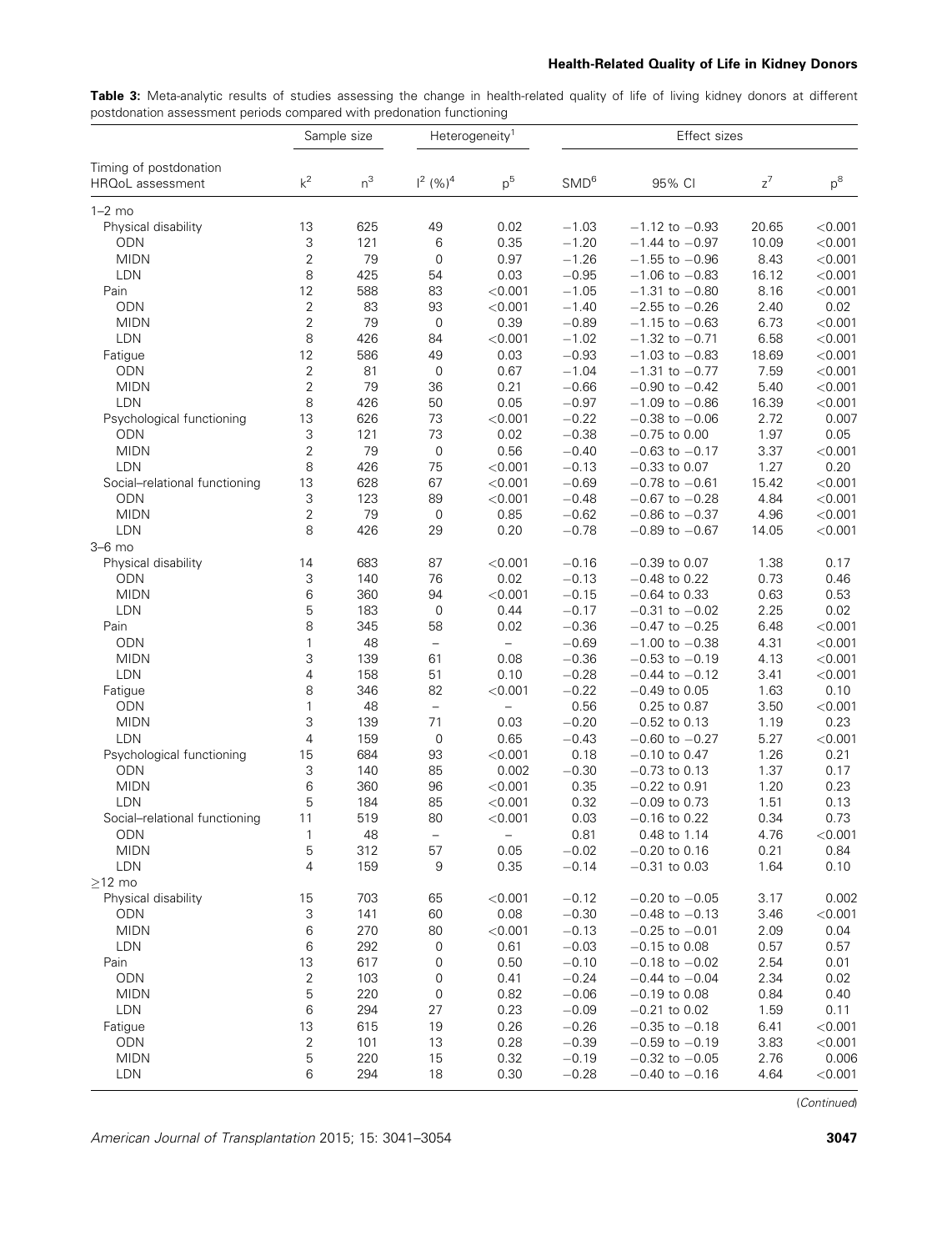#### Table 3: Continued

|                                            |       | Sample size | Heterogeneity <sup>1</sup> |       |                  | Effect sizes       |       |       |
|--------------------------------------------|-------|-------------|----------------------------|-------|------------------|--------------------|-------|-------|
| Timing of postdonation<br>HRQoL assessment | $k^2$ | $n^3$       | $1^2$ (%) <sup>4</sup>     | $p^5$ | SMD <sup>6</sup> | 95% CI             | $7^7$ | $p^8$ |
| Psychological functioning                  | 17    | 778         | 49                         | 0.01  | $-0.11$          | $-0.18$ to $-0.04$ | 2.95  | 0.003 |
| ODN                                        | 3     | 141         | $\Omega$                   | 0.42  | $-0.24$          | $-0.41$ to $-0.07$ | 2.76  | 0.006 |
| <b>MIDN</b>                                | 6     | 270         | 56                         | 0.05  | $-0.08$          | $-0.20$ to 0.04    | 1.27  | 0.21  |
| LDN                                        | 8     | 367         | 54                         | 0.03  | $-0.08$          | $-0.18$ to 0.03    | 1.49  | 0.14  |
| Social-relational functioning              | 16    | 730         | 35                         | 0.09  | 0.04             | $-0.03$ to 0.12    | 1.17  | 0.24  |
| ODN                                        | 3     | 143         | 3                          | 0.35  | $-0.13$          | $-0.30$ to $0.04$  | 1.50  | 0.13  |
| <b>MIDN</b>                                | 5     | 220         | 44                         | 0.13  | 0.14             | $0.00$ to $0.28$   | 1.99  | 0.05  |
| LDN                                        | 8     | 367         | 10                         | 0.35  | 0.05             | $-0.05$ to 0.15    | 1.03  | 0.30  |

Estimated correlation between predonation and postdonation assessment of HRQoL was 0.5.

HRQoL, health-related quality of life; LDN, laparoscopic donor nephrectomy; MIDN, mini-incision donor nephrectomy; ODN, open donor nephrectomy.

<sup>1</sup>Variation in study outcomes between studies.

<sup>2</sup>Number of comparisons.

<sup>3</sup>Number of donors included in analysis.

<sup>4</sup>Percentage of variation across studies that is due to heterogeneity rather than to chance.

<sup>5</sup>Significance level of heterogeneity.

<sup>6</sup>Standardized mean difference before versus after donation (effect size).

<sup>7</sup>Test for overall effect.

<sup>8</sup>Significance level of effect assessment.

Long-term psychological functioning was reduced again (small ES  $-0.11$  [95% CI  $-0.18$  to  $-0.04$ ]) (2,3,9,10,14,23,46,48,49,51,53,59,61,62) (Figure S6). Clinically significant changes between pre- and postdonation assessments were found in 50% of studies during the early recovery period and in 7% of studies long term after donation. Long-term psychological functioning was comparable to general population norms.

#### Social–relational functioning

During the first 2 months after donation, social–relational functioning was reduced compared with baseline, with a moderate ES  $(-0.69 \, [95\% \, Cl \, -0.78 \, to \, -0.61])$ (9,12,14,47–53), but similar to baseline for the later periods (ES 0.03 [95% CI -0.16 to 0.22] and 0.04 [95% CI  $-0.03$  to 0.12], respectively) (2,3,9,10,14,46,48-53,55-62) (Figure S7). Clinically significant differences were found during the early postoperative recovery period in 90% of studies but in only 8% of studies long term after donation. Long-term social functioning was comparable to that of the general population.

In summary, results show that shortly after donation, as expected, donors have an HRQoL reduction in comparison to the level before donation, with small to moderate ESs for psychological and social functioning and large ESs for physical functioning, with scores that correspond with norms for clinically relevant changes. In the short term, HRQoL returned to baseline on all domains except pain, which was still slightly reduced (small ES). In the long term, donors on average showed somewhat reduced physical and psychological functioning compared with functioning before donation (small ES), but levels were comparable to general population norms, and differences between preand postdonation assessments were not clinically relevant. In the longer term, slightly elevated scores of fatigue were found in 50% of studies, but fatigue scores were still comparable to general population norms. The individual results of studies that had to be excluded due to missing data were overall in the same line (see Table S1).

#### Secondary analyses

Subgroup analyses were conducted to study differences in pre- and postdonation HRQoL changes for different surgery techniques. Results were generally comparable for the different surgery techniques, with a few exceptions that did not show a consistent pattern of better or worse functioning for one surgery technique compared with others (Table 3).

Because of the heterogeneity between studies, sensitivity analyses were conducted on the use of different questionnaires within one HRQoL domain and study quality assessment. Studies could not be compared with regard to applying more or less stringent donor eligibility criteria because these criteria were not reported in most studies. Results were mainly robust across the use of different questionnaires and study quality. Finally, HRQoL outcomes were similar for imputing low  $(r = 0.1)$  or high  $(r = 0.9)$ correlation coefficients instead of the average  $(r = 0.5)$ correlation coefficients between pre- and postdonation assessments.

3048 *American Journal of Transplantation* 2015; 15: 3041–3054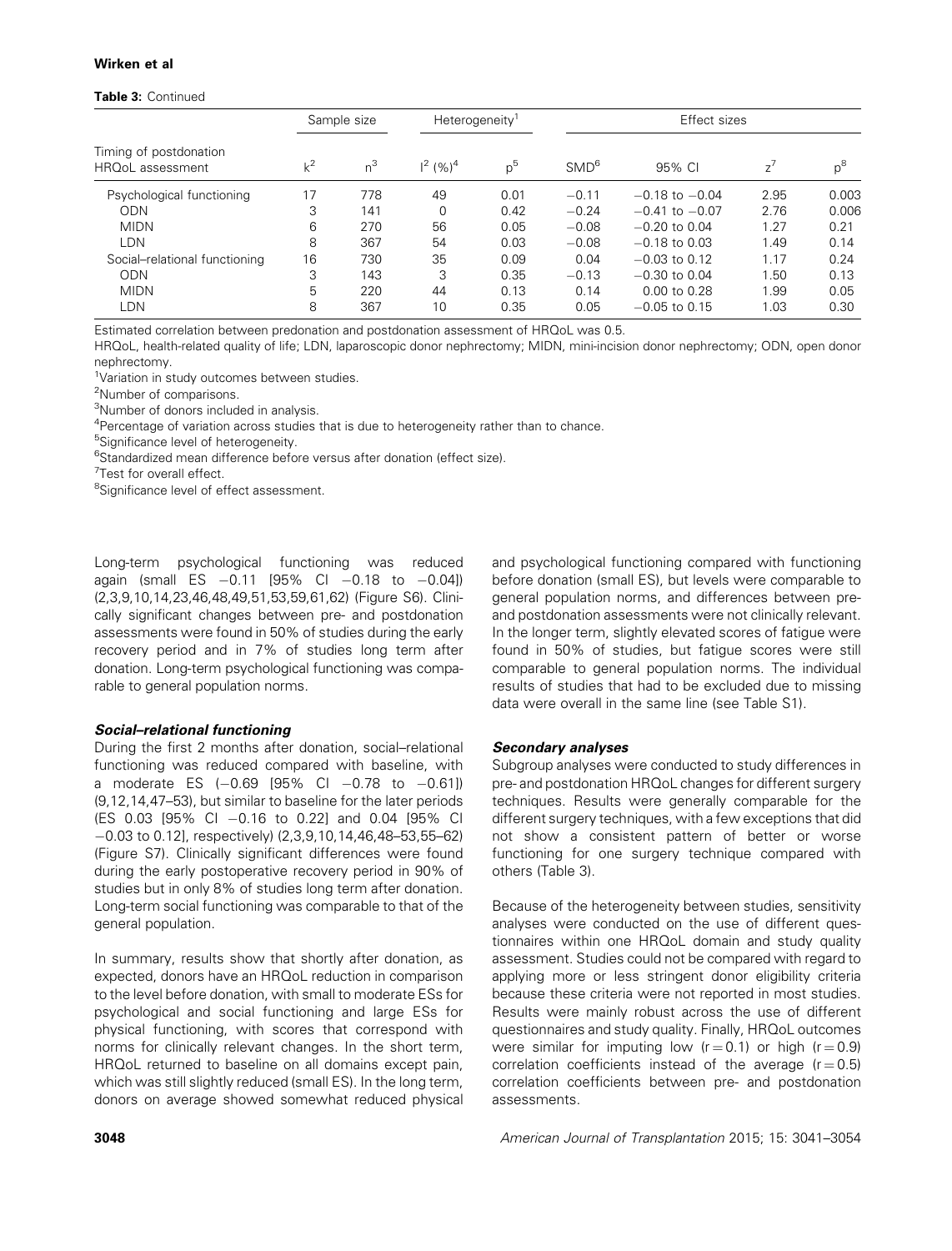#### Prediction of HRQoL

Nine studies investigated pre- or postdonation predictors for long-term HRQoL after kidney donation, with each predictor being included in up to five studies at most (Table 4). Reduced postdonation physical functioning was related to nonwhite race (63), smoking (21) and a history of psychiatric difficulties (63), whereas it was not related to age (63,64), predonation creatinine levels (21,64), blood pressure and cardiovascular events (21). Inconsistent results were found for BMI, which was related to physical functioning in one (63) of three studies (21,63,64).

Reduced postdonation psychological functioning was related to worse self-reported physical functioning 4 months after donation and to worse psychological functioning before and 4 months after donation (2). Reduced psychological functioning was not related to predonation self-rated health (61), marital status (2,52), nonwhite race (63), predonation BMI (21,52,56,63,64), creatinine level (64), smoking, blood pressure, cardiovascular events (21), surgery technique (2,52) or duration (52), nephrectomy side, use of a hand-assistance port (52), length of hospital stay (2), inability to distinguish and verbalize emotions (alexithymia) (65), the donor–recipient relationship or recipient length of hospital stay (2,52,56). Inconsistent results were found for recipient complications (related in two [52,66] of three studies [2,52,66]), lower age (related in one [63] of five studies [2,52,56,63,64]), female sex (related in one [52] of three studies [2,52,56]) and psychiatric history (related in two [52,63] of four studies [2,52,61,63]). No predictors were examined for postdonation social–relational functioning.

#### **Discussion**

This systematic review and meta-analysis investigated prospective studies on the course and predictors of HRQoL (ie, physical, psychological and social–relational functioning) after living kidney donation. Results indicated that shortly after donation, donors have lower HRQoL than before donation on all domains, with small to moderate changes in psychological and social functioning and large changes in physical functioning. At 3–12 months after donation, HRQoL returned to baseline or was slightly reduced compared with that before donation, particularly for fatigue; however, levels were comparable to those of the general population. Results were mainly robust across surgery techniques, questionnaires used and study quality. The limited number of prediction studies have provided only some rudimentary ideas on potential risk factors for developing longer term HRQoL problems; however, results indicated that donors with low psychological functioning at baseline were those most at risk of impaired longer term HRQoL.

The current review extended the findings from the 2006 review on psychosocial HRQoL (5) by distinguishing

*American Journal of Transplantation* 2015; 15: 3041–3054 3049

#### Health-Related Quality of Life in Kidney Donors

different HRQoL domains, using quantifiable meta-analytic techniques, addressing the influence of surgery techniques and methodological bias, and including the prospective results of recent and large cohort studies. Results of current meta-analysis were generally in line with the previous review, showing that HRQoL was comparable with general population norms during the long-term postdonation period, with slightly reduced scores for physical and psychological functioning (5).

The short-term reduction of postdonation physical HRQoL is not unexpected because of the invasive surgical intervention performed in a healthy body. Previous research indicated that donors experienced more postoperative pain than expected before surgery (67–69), and this underscores the importance of providing appropriate presurgery information about possible short-term and long-term health outcomes. The invasive surgery and resulting short-term physical disabilities may explain, at least in part, the early reduction of psychological and social–relational functioning, which could also be the result of psychological factors (eg, anxiety) and social–relational factors (eg, concerns about the recipient's health) (5).

The results of the current meta-analysis can support guidelines for future donor decision making, which can be used in donor counseling in clinical practice. Clinicians can inform potential donors that although HRQoL scores decrease shortly after donation, HRQoL recovers to population norms within several months after donation. Only fatigue scores could remain somewhat higher in the long term, but findings are also comparable to general population norms. The possible continuation of higher fatigue levels long term is a new finding that requires further investigation. It is not yet clear whether these findings might be a consequence of donation; however, it could potentially be the consequence of a combination of multiple factors (eg, aging, living with one kidney, or because donors are not familiar with physical limitations and may be inclined to resume their daily activities too early after surgery). Although fatigue has been found to correlate with worse psychological functioning in the general population (34,70) and in patients with chronic somatic conditions (71,72), the comparison of donors' HRQoL with general population norms in this metaanalysis indicated that postdonation HRQoL scores were comparable to the general population for all dimensions. The description of a valid comparison group remains important in future donor research.

From the limited and inconclusive results on prospective predictors of long-term HRQoL, no firm conclusions can be drawn, but the most consistent evidence points to low psychological functioning as a predictor for impaired longterm HRQoL and underscores the relevance of screening of psychological functioning and psychiatric history. Consequently, additional counseling might be beneficial for donors with HRQoL scores that differ from general population norms in terms of clinically relevant differences; however,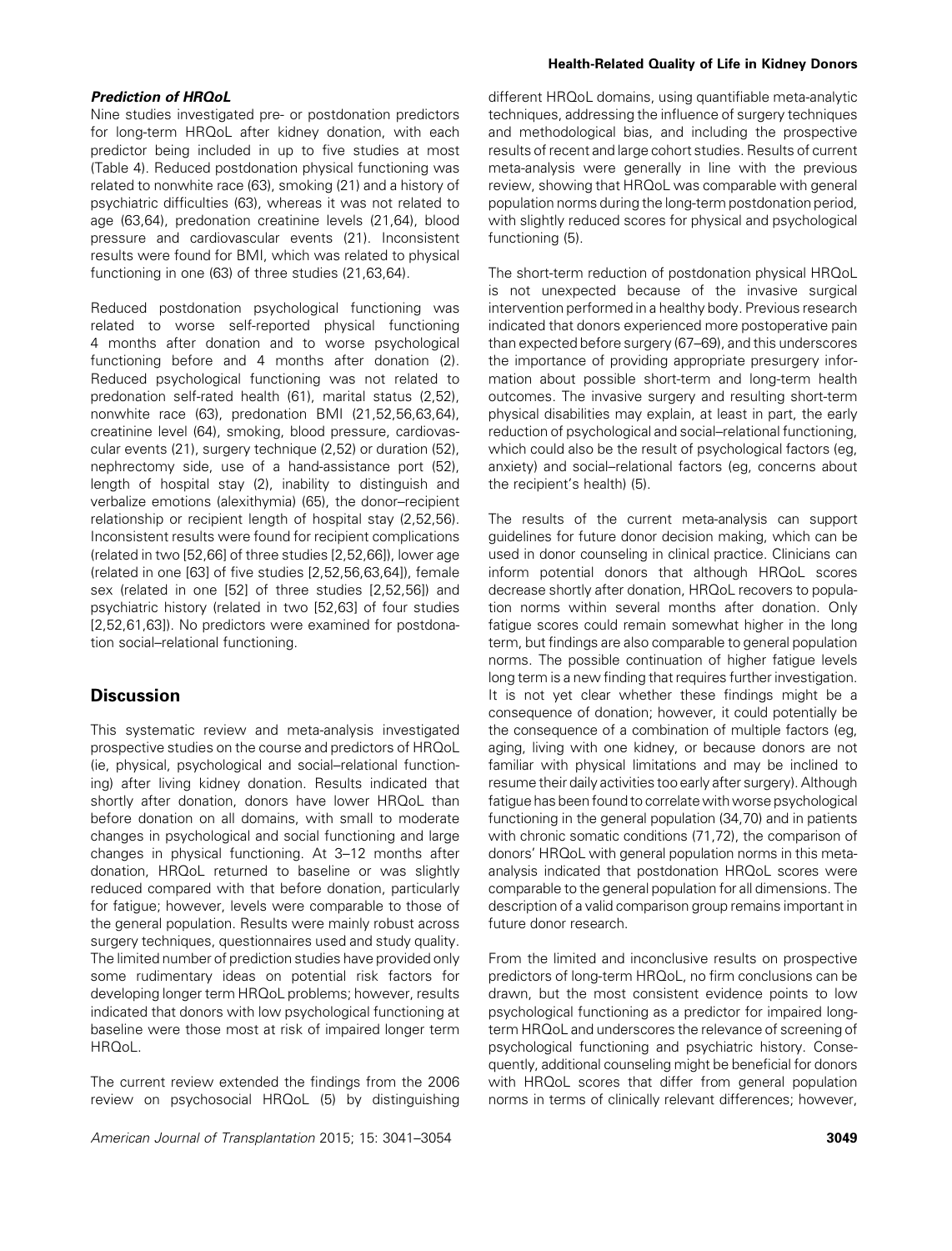#### Table 4: Physical and psychological predictors of long-term health-related quality of life of living kidney donors

| Study (year)                | Predictors                                                          | Psychological outcome assessment                      | Significance<br>psychosocial<br>outcomes | Physical<br>outcome<br>assessment | Significance<br>physical<br>outcomes |
|-----------------------------|---------------------------------------------------------------------|-------------------------------------------------------|------------------------------------------|-----------------------------------|--------------------------------------|
| Bahler et al (2013) (52)    | Physical:                                                           |                                                       |                                          |                                   |                                      |
|                             | Predonation BMI                                                     | SF-36 MCS 1 mo after donation                         | <b>NS</b>                                |                                   |                                      |
|                             | Nephrectomy side                                                    |                                                       | <b>NS</b>                                |                                   |                                      |
|                             | Use of a hand-assistance port                                       |                                                       | <b>NS</b>                                |                                   |                                      |
|                             | Surgery duration                                                    |                                                       | <b>NS</b>                                |                                   |                                      |
|                             | Length of hospital stay                                             |                                                       | <b>NS</b>                                |                                   |                                      |
|                             | Psychological:                                                      |                                                       |                                          |                                   |                                      |
|                             | Psychiatric history                                                 |                                                       | p < 0.05                                 |                                   |                                      |
|                             | Social-relational:<br>Relation to the recipient                     |                                                       | <b>NS</b>                                |                                   |                                      |
|                             | Recipient complications                                             |                                                       | p < 0.05                                 |                                   |                                      |
|                             | Other:                                                              |                                                       |                                          |                                   |                                      |
|                             | Age                                                                 |                                                       | <b>NS</b>                                |                                   |                                      |
|                             | Female sex                                                          |                                                       | p < 0.05                                 |                                   |                                      |
|                             | Marital status                                                      |                                                       | <b>NS</b>                                |                                   |                                      |
| Chien et al (2010) (56)     | <b>Physical:</b>                                                    |                                                       |                                          |                                   |                                      |
|                             | Predonation body weight                                             | Change in SF-36 MH before to 3 mo after donation      | <b>NS</b>                                |                                   |                                      |
|                             | Predonation BMI                                                     |                                                       | <b>NS</b>                                |                                   |                                      |
|                             | Serum creatinine 2 days after donation<br>24-h creatinine clearance |                                                       | <b>NS</b><br>p < 0.01                    |                                   |                                      |
|                             | Hospital stay                                                       |                                                       | <b>NS</b>                                |                                   |                                      |
|                             | Social-relational:                                                  |                                                       |                                          |                                   |                                      |
|                             | Relationship with recipient                                         |                                                       | <b>NS</b>                                |                                   |                                      |
|                             | Other:                                                              |                                                       |                                          |                                   |                                      |
|                             | Age                                                                 |                                                       | <b>NS</b>                                |                                   |                                      |
|                             | Sex                                                                 |                                                       | <b>NS</b>                                |                                   |                                      |
| Fukunishi et al (2002) (65) | Psychological:                                                      | Postdonation psychiatric syndrome                     | <b>NS</b>                                |                                   |                                      |
|                             | Predonation alexithymia                                             |                                                       |                                          |                                   |                                      |
| Glotzer et al (2013) (64)   | Physical:<br>Predonation BMI                                        | SF-36 MCS after donation                              | <b>NS</b>                                | SF-36 PCS after                   | <b>NS</b>                            |
|                             | Predonation creatinine level                                        |                                                       | <b>NS</b>                                | donation                          | <b>NS</b>                            |
|                             | Other:                                                              |                                                       |                                          |                                   |                                      |
|                             | Age                                                                 |                                                       | <b>NS</b>                                |                                   | <b>NS</b>                            |
| de Groot et al (2012) (21)  | Physical:                                                           |                                                       |                                          |                                   |                                      |
|                             | Predonation BMI                                                     | SF-36 MCS after donation                              | <b>NS</b>                                | SF-36 PCS after                   | NS.                                  |
|                             | Predonation smoking                                                 |                                                       | <b>NS</b>                                | donation                          | p < 0.01                             |
|                             | Predonation blood pressure                                          |                                                       | <b>NS</b>                                |                                   | <b>NS</b>                            |
|                             | Predonation renal clearance                                         |                                                       | <b>NS</b>                                |                                   | <b>NS</b>                            |
| Gross et al (2013) (63)     | Predonation cardiovascular events<br><b>Physical:</b>               |                                                       | <b>NS</b>                                |                                   | <b>NS</b>                            |
|                             | Predonation BMI <sup>1</sup>                                        | SF-36 MCS after donation                              | <b>NS</b>                                | SF-36 PCS after                   | p < 0.001                            |
|                             | Psychological:                                                      |                                                       |                                          | donation                          |                                      |
|                             | History of psychiatric difficulties <sup>1</sup>                    |                                                       | p < 0.001                                |                                   | p < 0.001                            |
|                             | Other:                                                              |                                                       |                                          |                                   |                                      |
|                             | Age <sup>2</sup>                                                    |                                                       | p < 0.001                                |                                   | <b>NS</b>                            |
|                             | Nonwhite race                                                       |                                                       | <b>NS</b>                                |                                   | p < 0.01                             |
| Massey et al (2010) (61)    | <b>Physical:</b>                                                    |                                                       |                                          |                                   |                                      |
|                             | Self-rated health scores<br>Psychological:                          | Satisfaction with donation afterward                  | <b>NS</b>                                |                                   |                                      |
|                             | Inadequacy in thought and action                                    |                                                       | p < 0.05                                 |                                   |                                      |
|                             | Mental health history                                               |                                                       | <b>NS</b>                                |                                   |                                      |
|                             | Physical:                                                           |                                                       |                                          |                                   |                                      |
|                             | Self-rated health scores                                            | Perceived impact of donation on psychological well-   | ΝS                                       |                                   |                                      |
|                             | Psychological:                                                      | being after donation                                  |                                          |                                   |                                      |
|                             | Predonation psychological complaints                                |                                                       | <b>NS</b>                                |                                   |                                      |
|                             | Mental health history                                               |                                                       | <b>NS</b>                                |                                   |                                      |
|                             | Psychological:<br>Predonation phobic anxiety                        | Worse satisfaction with supervision during admittance | p < 0.05                                 |                                   |                                      |
|                             | Predonation depression                                              | to the hospital after donation                        | p < 0.05                                 |                                   |                                      |
|                             | Predonation hostility                                               |                                                       | p < 0.01                                 |                                   |                                      |
| Rodrigue et al (2013) (66)  | Social-relational:                                                  |                                                       |                                          |                                   |                                      |
|                             | Recipient graft failure                                             | Overestimated expectations of personal growth         | p < 0.05                                 |                                   |                                      |
|                             |                                                                     | Overestimated expectations of interpersonal benefit   | <b>NS</b>                                |                                   |                                      |
|                             |                                                                     | Overestimated expectations of spiritual growth        | <b>NS</b>                                |                                   |                                      |
| Smith et al (2004) (2)      | Physical:                                                           |                                                       |                                          |                                   |                                      |
|                             | Surgery technique                                                   | Psychiatric caseness 12 mo after donation             | <b>NS</b>                                |                                   |                                      |
|                             | Length of hospital stay<br>Predonation SF-36 PCS                    |                                                       | <b>NS</b><br><b>NS</b>                   |                                   |                                      |
|                             | SF-36 PCS 4 mo after donation                                       |                                                       | p < 0.01                                 |                                   |                                      |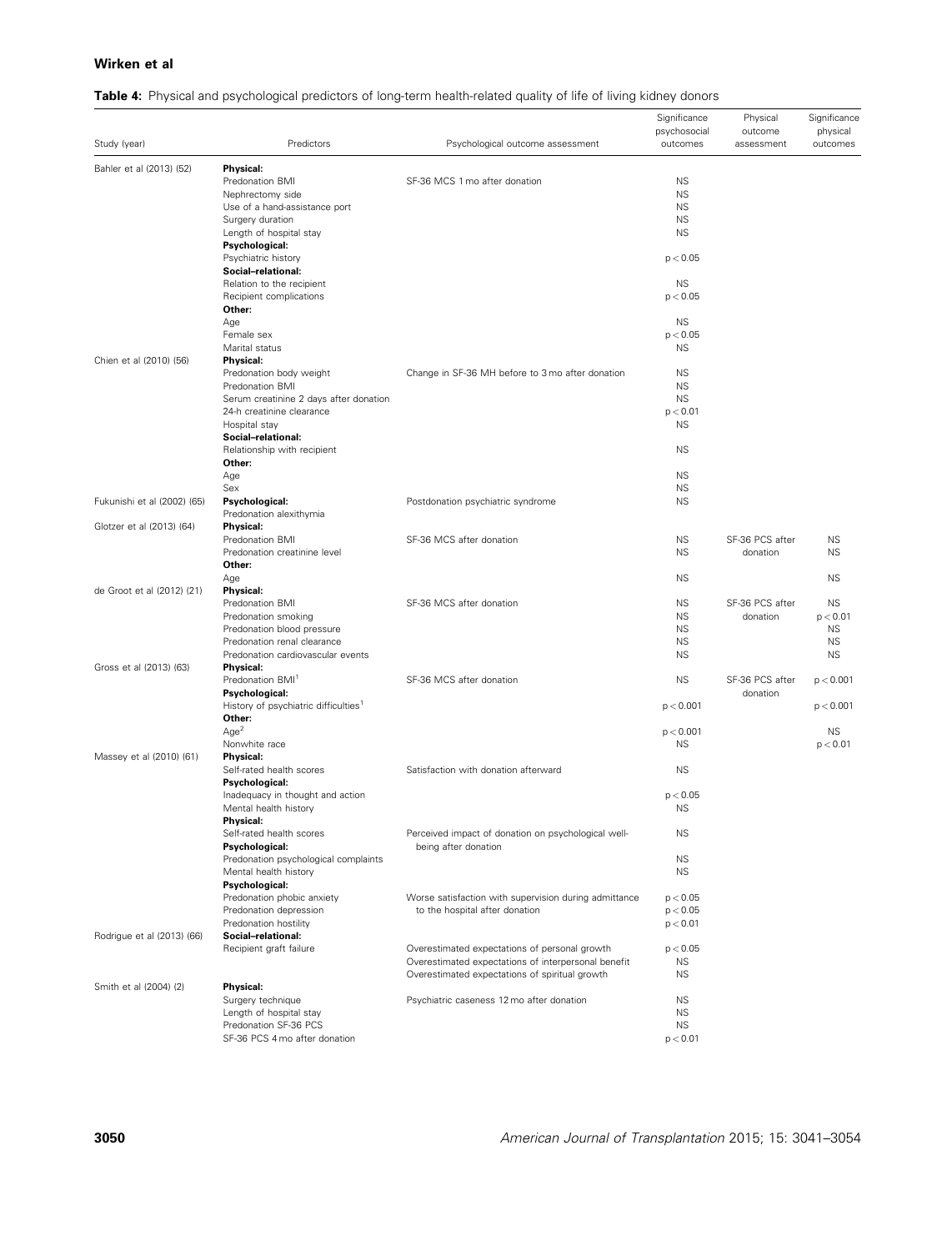#### Table 4: Continued

| Study (year)<br>Predictors                 | Psychological outcome assessment | Significance<br>psychosocial<br>outcomes | Physical<br>outcome<br>assessment | Significance<br>physical<br>outcomes |
|--------------------------------------------|----------------------------------|------------------------------------------|-----------------------------------|--------------------------------------|
|                                            |                                  |                                          |                                   |                                      |
| Psychological:                             |                                  |                                          |                                   |                                      |
| Psychiatric caseness lifetime              |                                  | <b>NS</b>                                |                                   |                                      |
| Psychiatric caseness previous 12 mo        |                                  | <b>NS</b>                                |                                   |                                      |
| Predonation SF36 MCS                       |                                  | p < 0.05                                 |                                   |                                      |
| SF-36 MCS 4 mo after donation              |                                  | p < 0.01                                 |                                   |                                      |
| Psychiatric caseness 4 mo after donation   |                                  | p < 0.01                                 |                                   |                                      |
| Social-relational:                         |                                  |                                          |                                   |                                      |
| Recipient hospital stay                    |                                  | <b>NS</b>                                |                                   |                                      |
| Recipient graft failure                    |                                  | <b>NS</b>                                |                                   |                                      |
| Donor-recipient relationship               |                                  | <b>NS</b>                                |                                   |                                      |
| Other:                                     |                                  |                                          |                                   |                                      |
| Age                                        |                                  | <b>NS</b>                                |                                   |                                      |
| Sex                                        |                                  | <b>NS</b>                                |                                   |                                      |
| Marital status                             |                                  | <b>NS</b>                                |                                   |                                      |
| Physical:                                  |                                  |                                          |                                   |                                      |
| Surgery technique                          | SF36 MCS 12 mo postoperatively   | <b>NS</b>                                |                                   |                                      |
| Psychological:                             |                                  |                                          |                                   |                                      |
| Predonation TERS scores <sup>1</sup>       |                                  | p < 0.05                                 |                                   |                                      |
| SF-36 MCS 4 mo after donation <sup>2</sup> |                                  | p < 0.01                                 |                                   |                                      |

BMI, body mass index; NS not significant; SF-36 MCS, Short Form-36 mental component summary score; SF-36 PCS, Short Form-36 physical component summary score; TERS, Transplant Evaluation Rating Scale.

<sup>1</sup>Negative correlation coefficient.

2 Positive correlation coefficient.

this systematic review clearly indicates that more prospective research in sufficiently sized samples is required to identify relevant HRQoL risk factors at an early stage that may be used to develop and offer interventions to prevent longer term HRQoL problems in living kidney donors.

A number of studies could not be included because of methodological constraints, such as recall bias, and because only generic HRQoL scores were provided. Moreover, the studies that were included had some limitations. First, the impact of the currently applied, more liberal criteria for donor selection on postdonation HRQoL could not be examined because studies did not clearly distinguish between the use of strict versus more lenient donor eligibility criteria. Second, the timing of predonation assessments varied from months to a few days before surgery, with 55% of studies not specifying the timing of the predonation assessment, making it difficult to compare baseline findings and preventing the assessment of the impact of timing on HRQoL changes. Because predonation assessments are often part of the donorselection procedure, elevated predonation HRQoL scores could be reported out of fear not to pass the screening procedure when problems would be reported. In contrast, predonation assessments a few days before surgery may lead to higher-than-normal distress levels because of the upcoming surgery. Third, although response rates for first assessments were generally high, response rates for repeated assessments were often not reported and may have affected the results. Fourth, some potentially relevant predictors of postdonation HRQoL have not been examined yet, including donor complications during or after surgery, the donor–recipient relationship type (eg, directed versus nondirected donation), more lenient eligibility criteria for donors, cultural differences (eg, with regard to health care

*American Journal of Transplantation* 2015; 15: 3041–3054 3051

systems and screening procedures), recipient and graft survival, and pretransplant health status of the recipient (eg, on dialysis or not). Finally, although it cannot be totally excluded that the results after donation are possibly influenced by the phenomenon of regression to the mean (73,74), this seems unlikely because repeated measures of HRQoL after donation do not show a consistent decrease in HRQoL scores over time, and the large number of studies included did not show a similar regression to the mean individually.

In conclusion, this systematic review and meta-analysis showed that HRQoL returned to baseline or was only slightly reduced on longer term assessments, although HRQoL scores decreased shortly after donation; however, HRQoL levels were comparable to general population norms. On the basis of these results, clinicians can inform potential donors that there is generally no risk involved with the donation. Results of prediction studies indicate that donors with low psychological functioning at baseline are those most at risk of impaired long-term HRQoL.

Future research is required to quantify the extent and identify the reasons for the small reduction of long-term HRQoL to estimate the need for future interventions for this group. Predonation psychological functioning was the most consistent predictor for long-term HRQoL after living kidney donation; however, more systematic prospective research on predictors of the HRQoL of living kidney donors is required to identify possible risk factors for longer term HRQoL problems more reliably. This knowledge could provide valid selection criteria in the psychosocial screening of living kidney donors and could be used to focus psychosocial interventions before and after donation on donors at risk of developing long-term HRQoL problems.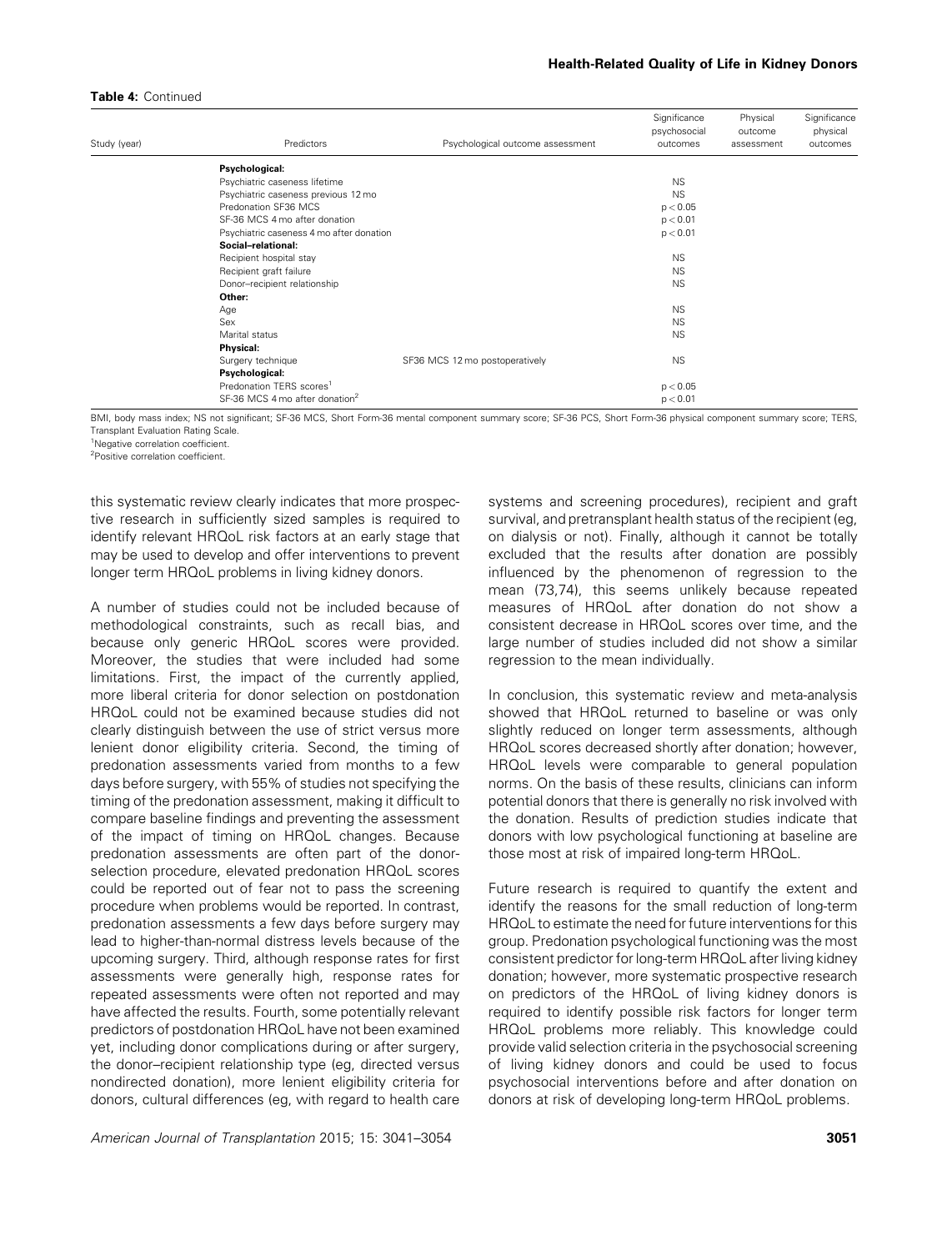#### Acknowledgments

Funding of this study was provided by a grant of the Dutch Kidney Foundation. The authors thank A.R. Donders from the Department for Health Evidence of the Radboud University Medical Center for statistical support.

#### **Disclosure**

The authors of this manuscript have no conflicts of interest to disclose as described by the *American Journal of Transplantation*.

#### References

- 1. WHOQOL: Measuring quality of life. Geneva, Switzerland: World Health Organization; 1997. [http://www.who.int/mental\\_health/](http://www.who.int/mental_health/media/68.pdf) [media/68.pdf.](http://www.who.int/mental_health/media/68.pdf)
- 2. Smith GC, Trauer T, Kerr PG, Chadban SJ. Prospective psychosocial monitoring of living kidney donors using the Short Form-36 Health Survey: Results at 12 months. Transplantation 2004; 78: 1384–1389.
- 3. Kroencke S, Fischer L, Nashan B, Herich L, Schulz KH. A prospective study on living related kidney donors' quality of life in the first year: Choosing appropriate reference data. Clin Transplant 2012; 26: 418–427.
- 4. Klop KW, Dols LF, Weimar W, Dooper IM, Ijzermans JN, Kok NF. Quality of life of elderly live kidney donors. Transplantation 2013; 96: 644–648.
- 5. Clemens KK, Thiessen-Philbrook H, Parikh CR, et al. Psychosocial health of living kidney donors: A systematic review. Am J Transplant 2006; 6: 2965–2977.
- 6. Reimer J, Rensing A, Haasen C, Philipp T, Pietruck F, Franke GH. The impact of living-related kidney transplantation on the donor's life. Transplantation 2006; 81: 1268–1273.
- 7. Wiedebusch S, Reiermann S, Steinke C, et al. Quality of life, coping, and mental health status after living kidney donation. Transplant Proc 2009; 41: 1483–1488.
- 8. Bargman V, Sundaram CP, Bernie J, Goggins W. Randomized trial of laparoscopic donor nephrectomy with and without hand assistance. J Endourol 2006; 20: 717–722.
- 9. Andersen MH, Mathisen L, Veenstra M, et al. Quality of life after randomization to laparoscopic versus open living donor nephrectomy: Long-term follow-up. Transplantation 2007; 84: 64–69.
- 10. Dols LFC, Ijzermans JNM, Wentink N, et al. Long-term follow-up of a randomized trial comparing laparoscopic and mini-incision open live donor nephrectomy. Am J Transplant 2010; 10: 2481–2487.
- 11. Kurien A, Rajapurkar S, Sinha L, et al. First prize: Standard laparoscopic donor nephrectomy versus laparoendoscopic singlesite donor nephrectomy: A randomized comparative study. J Endourol 2011; 25: 365–370.
- 12. Nicholson ML, Elwell R, Kaushik M, Bagul A, Hosgood SA. Healthrelated quality of life after living donor nephrectomy: A randomized controlled trial of laparoscopic versus open nephrectomy. Transplantation 2011; 91: 457–461.
- 13. Hofker HS, Nijboer WN, Niesing J, et al. A randomized clinical trial of living donor nephrectomy: A plea for a differentiated appraisal of mini-open muscle splitting incision and hand-assisted laparoscopic donor nephrectomy. Transpl Int 2012; 25: 976–986.
- 14. Dols LF, Kok NF, d'Ancona FC, et al. Randomized controlled trial comparing hand-assisted retroperitoneoscopic versus standard

laparoscopic donor nephrectomy. Transplantation 2014; 97: 161–167.

- 15. Mandelbrot DA, Pavlakis M, Danovitch GM, et al. The medical evaluation of living kidney donors: A survey of US transplant centers. Am J Transplant 2007; 7: 2333–2343.
- 16. Kaisar MO, Nicol DL, Hawley CM, et al. Change in live donor characteristics over the last 25 years: A single centre experience. Nephrology 2008; 13: 646–650.
- 17. Wilson CH, Sanni A, Rix DA, Soomro NA. Laparoscopic versus open nephrectomy for live kidney donors. Cochrane Database Syst Rev 2011: CD006124.
- 18. Lopes A, Frade IC, Teixeira L, et al. Depression and anxiety in living kidney donation: Evaluation of donors and recipients. Transplant Proc 2011; 43: 131–136.
- 19. Tong A, Chapman JR, Wong G, De Bruijn J, Craig JC. Screening and follow-up of living kidney donors: A systematic review of clinical practice guidelines. Transplantation 2011; 92: 962–972.
- 20. Andrews PA, Burnapp L, Manas D, et al. Summary of the British Transplantation Society/Renal Association U.K. guidelines for living donor kidney transplantation. Transplantation 2012; 93: 666–673.
- 21. De Groot IB, Stiggelbout AM, Van Der Boog PJM, Baranski AG, Marang-Van De Mheen PJ. Reduced quality of life in living kidney donors: Association with fatigue, societal participation and predonation variables. Transpl Int 2012; 25: 967–975.
- 22. Duerinckx N, Timmerman L, Van Gogh J, et al. Predonation psychosocial evaluation of living kidney and liver donor candidates: A systematic literature review. Transpl Int 2014; 27: 2–18.
- 23. Garcia MFFM, Andrade LGM, Carvalho MFC. Living kidney donors—a prospective study of quality of life before and after kidney donation. Clin Transplant 2013; 27: 9–14.
- 24. Higgings JPT, Green S, eds. *Cochrane handbook for systematic reviews of interventions version 5.1.0 [updated March 2011]*. The Cochrane Collaboration; 2011.<http://handbook.cochrane.org>
- 25. Cohen J. *Statistical power analysis for the behavioral sciences*, 2nd ed. London, UK: Routledge; 1988.
- 26. Walton-Moss B, Boulware LE, Cooper M, Taylor L, Dane K, Nolan MT. Prospective pilot study of living kidney donor decision-making and outcomes. Clin Transplant 2007; 21: 86–93.
- 27. Kok NFM, Alwayn IPJ, Tran KTC, Hop WCJ, Weimar W, Ijzermans JNM. Psychosocial and physical impairment after mini-incision open and laparoscopic donor nephrectomy: A prospective study. Transplantation 2006; 82: 1291–1297.
- 28. DerSimonian R, Laird N. Meta-analysis in clinical trials. Control Clin Trials 1986; 7: 177–188.
- 29. Review Manager (RevMan) [Computer program]. Version 5.3. Copenhagen: The Nordic Cochrane Centre TCC, 2014. Version 53 Copenhagen: The Nordic Cochrane Centre, The Cochrane Collaboration, 2014.
- 30. Fisher PL, Durham RC. Recovery rates in generalized anxiety disorder following psychological therapy: An analysis of clinically significant change in the STAI-T across outcome studies since 1990. Psychol Med 1999; 29: 1425–1434.
- 31. Den Oudsten BL, Zijlstra WP, De Vries J. The minimal clinical important difference in the World Health Organization Quality of Life instrument-100. Support Care 2013; 21: 1295– 1301.
- 32. Ware JE. SF-36 health survey: Manual and interpretation guide, 1993.
- 33. Hiroe T, Kojima M, Yamamoto I, et al. Gradations of clinical severity and sensitivity to change assessed with the Beck Depression Inventory-II in Japanese patients with depression. Psychiat Res 2005; 135: 229–235.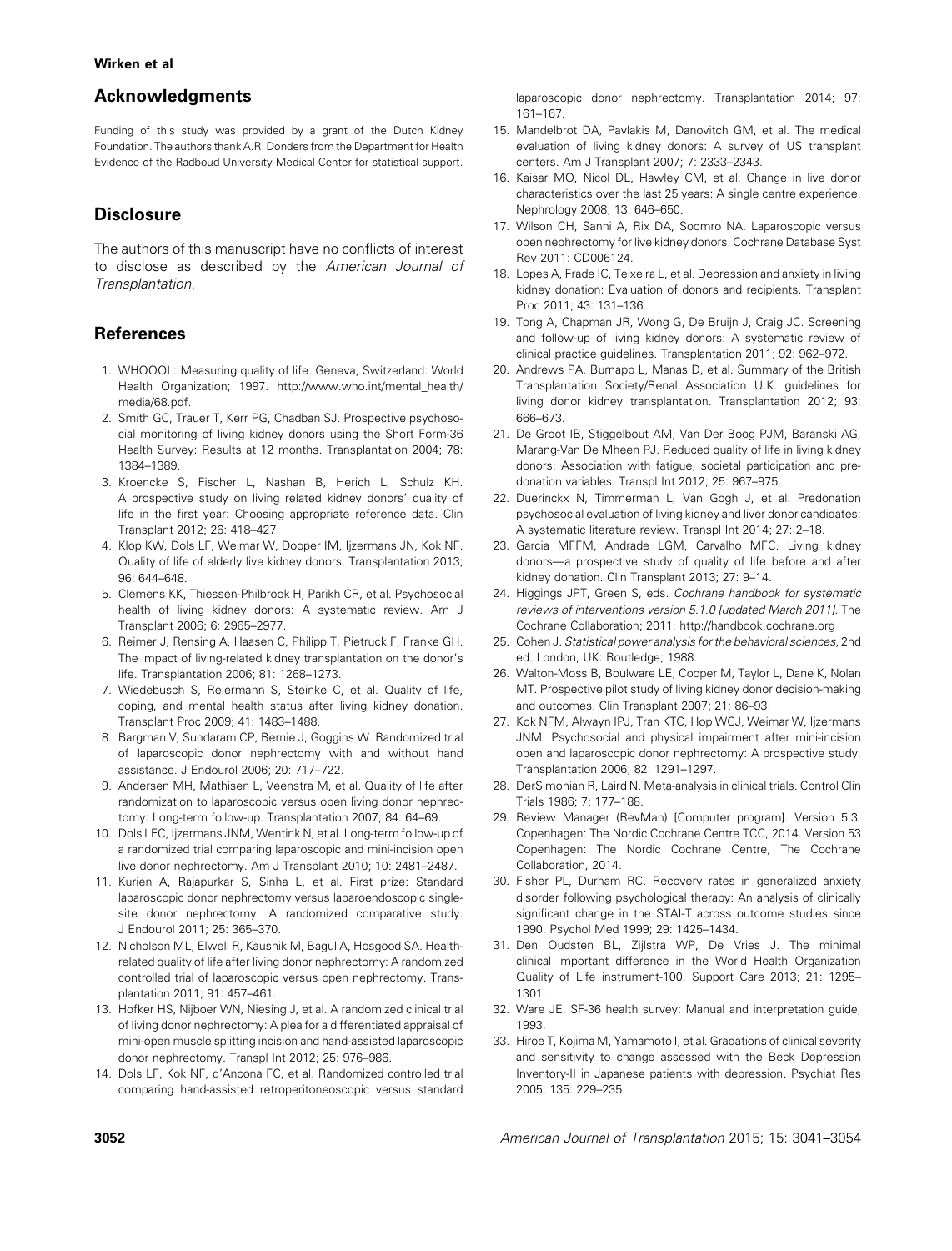#### Health-Related Quality of Life in Kidney Donors

- 34. Lin JM, Brimmer DJ, Maloney EM, Nyarko E, Belue R, Reeves WC. Further validation of the Multidimensional Fatigue Inventory in a US adult population sample. Popul Health Mmetrics 2009; 7: 18.
- 35. Beck AT, Ward CH, Mendelson MM, Mock JJ, Erbaugh JJ. AN inventory for measuring depression. Arch Gen Psych 1961; 4: 561–571.
- 36. The EuroQol Group. EuroQol a new facility for the measurement of health-related quality of life. Health Pol 1990; 16: 199–208.
- 37. Zigmond AS, Snaith RP. The hospital anxiety and depression scale. Acta Psychiatrica Scandinavica 1983; 67: 361–370.
- 38. Smets EMA, Garssen B, Bonke B, De Haes JCJM. The multidimensional Fatigue Inventory (MFI) psychometric qualities of an instrument to assess fatigue. J Psychosom Res 1995; 39: 315–325.
- 39. Zung WWK. A rating instrument for anxiety disorders. Psychosomatics 1971; 12: 371–379.
- 40. Derogatis LR, Lipman RS, Covi L. SCL-90: An outpatient psychiatric rating scale- preliminary report. Psychopharmacol Bull 1973; 9: 13–28.
- 41. Zung WK. A self-rating depression scale. Arch Gen Psych 1965; 12: 63–70.
- 42. Sarason IG, Levine HM, Basham RB, Sarason BR. Assessing social support: The social support questionnaire. J Appl Soc Psychol 1983; 44: 127–139.
- 43. Spielberger CD, Gorsuch RL, Lushene R, Vagg PR, Jacobs GA. *Manual for the State-Trait Anxiety Inventory*. Palo Alto, CA: Consulting Psychologists Press, 1983.
- 44. Freyd M. The graphic rating scale. J Educ Psychol 1923; 14: 83–102.
- 45. WHOQOL Group. Development of the WHOQOL: Rationale and current status. Int J Ment Health 1994; 23: 24–56.
- 46. Lopes A, Frade IC, Teixeira L, Almeida M, Dias L, Henriques AC. Quality of life assessment in a living donor kidney transplantation program: Evaluation of recipients and donors. Transplant Proc 2013; 45: 1106–1109.
- 47. Bergman S, Feldman LS, Mayo NE, et al. Measuring surgical recovery: The study of laparoscopic live donor nephrectomy. Am J Transplant 2005; 5: 2489–2495.
- 48. Lumsdaine JA, Wray A, Power MJ, et al. Higher quality of life in living donor kidney transplantation: Prospective cohort study. Transpl Int 2005; 18: 975–980.
- 49. Kok NFM, Lind MY, Hansson BME, et al. Comparison of laparoscopic and mini incision open donor nephrectomy: Single blind, randomised controlled clinical trial. British Med J 2006; 333: 221–224.
- 50. Aguiar WF, Passerotti CC, Claro JFdA, et al. Mini-incisions by lombotomy or subcostal access in living kidney donors: A randomized trial comparing pain, safety, and quality of life. Clin Transplant 2007; 21: 269–276.
- 51. Minnee RC, Bemelman WA, Polle SW, et al. Older living kidney donors: Surgical outcome and quality of life. Transplantation 2008; 86: 251–256.
- 52. Bahler CD, Sundaram CP. Quality of life following laparoscopic living-donor nephrectomy. J Soc Laparoendoscopic Surgeons 2013; 17: 273–278.
- 53. Klop KW, Kok NF, Dols LF, et al. Can right-sided hand-assisted retroperitoneoscopic donor nephrectomy be advocated above standard laparoscopic donor nephrectomy: A randomized pilot study. Transplant Int 2013; 27: 162–169.
- 54. Smith GC, Trauer T, Kerr PG, Chadban SJ. Prospective psychosocial monitoring of living kidney donors using the SF-36 health survey. Transplantation 2003; 76: 807–809.
- 55. Virzi A, Signorelli MS, Veroux M, et al. Depression and quality of life in living related renal transplantation. Transplant Proc 2007; 39: 1791–1793.
- 56. Chien CH, Wang HH, Chiang YJ, Chu SH, Liu HE, Liu KL. Quality of life after laparoscopic donor nephrectomy. Transplant Proc 2010; 42: 696–698.
- 57. Guleria S, Reddy VSK, Bora GS, Sagar R, Bhowmik D, Mahajan S. The quality of life of women volunteering as live-related kidney donors in India. Natl Med J India 2011; 24: 342–344.
- 58. Vemuru Reddy SK, Guleria S, Okechukwu O, Sagar R, Bhowmik D, Mahajan S. Live related donors in India: Their quality of life using world health organization quality of life brief questionnaire. Indian J Urol 2011; 27: 25–29.
- 59. Frade IC, Fonseca I, Dias L, et al. Impact assessment in living kidney donation: Psychosocial aspects in the donor. Transplant Proc 2008; 40: 677–681.
- 60. Minz M, Udgiri N, Sharma A, et al. Prospective psychosocial evaluation of related kidney donors: Indian perspective. Transplant Proc 2005; 37: 2001–2003.
- 61. Massey EK, Kranenburg LW, Zuidema WC, et al. Encouraging psychological outcomes after altruistic donation to a stranger. Am J Transplant 2010; 10: 1445–1452.
- 62. Timmerman L, Zuidema WC, Erdman RAM, et al. Psychologic functioning of unspecified anonymous living kidney donors before and after donation. Transplantation 2013; 95: 1369–1374.
- 63. Gross CR, Messersmith EE, Hong BA, et al. Health-related quality of life in kidney donors from the last five decades: Results from the RELIVE study. Am J Transplant 2013; 13: 2924–2934.
- 64. Glotzer OS, Singh TP, Gallichio MH, Conti DJ, Siparsky NF. Longterm quality of life after living kidney donation. Transplant Proc 2013; 45: 3225–3228.
- 65. Fukunishi I, Sugawara Y, Takayama T, Makuuchi M, Kawarasaki H, Surman OS. Association between pretransplant psychological assessments and posttransplant psychiatric disorders in livingrelated transplantation. Psychosomatics 2002; 43: 49–54.
- 66. Rodrigue JR, Paek M, Whiting J, et al. Trajectories of perceived benefits in living kidney donors: Association with donor characteristics and recipient outcomes. Transplantation 2014; 97: 762–768.
- 67. Schover LR, Streem SB, Boparai N, Duriak K, Novick AC. The psychosocial impact of donating a kidney: Long-term followup from a urology based center. J Urol 1997; 157: 1596–1601.
- 68. Karrfelt HME, Berg UB, Lindblad FIE, Tyden GE. To be or not to be a living donor: Questionnaire to parents of children who have undergone renal transplantation. Transplantation 1998; 65: 915–918.
- 69. Rodrigue JR, Cross NJ, Newman RC, et al. Patient-reported outcomes for open versus laparoscopic living donor nephrectomy. Prog Transplant 2006; 16: 162–169.
- 70. Schwarz R, Krauss O, Hinz A. Fatigue in the general population. Onkologie 2003; 26: 140–144.
- 71. Munch TN, Stromgren AS, Pedersen L, Petersen MA, Hoermann L, Groenvold M. Multidimensional measurement of fatigue in advanced cancer patients in palliative care: An application of the multidimensional fatigue inventory. J Pain Symptom Manag 2006; 31: 533–541.
- 72. Kuhnt S, Ernst J, Singer S, et al. Fatigue in cancer survivorsprevalence and correlates. Onkologie 2009; 32: 312–317.
- 73. Yudkin PL, Stratton IM. How to deal with regression to the mean in intervention studies. Lancet 1996; 347: 241–243.
- 74. Barnett AG, van der Pols JC, Dobson AJ. Regression to the mean: What it is and how to deal with it. Int J Epidemiol 2005; 34: 215–220.